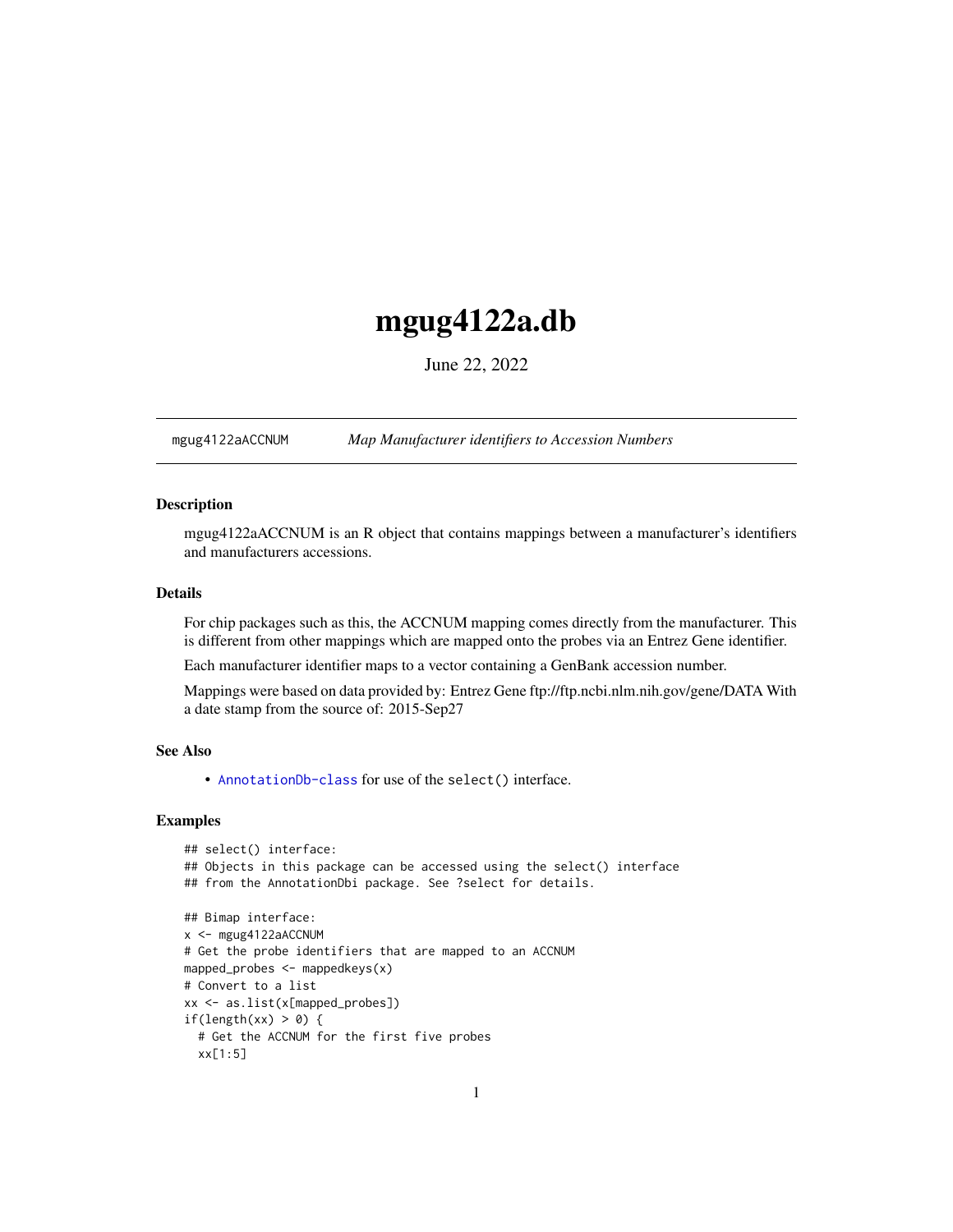```
# Get the first one
 xx[[1]]
}
```
mgug4122aALIAS2PROBE *Map between Common Gene Symbol Identifiers and Manufacturer Identifiers*

#### Description

mgug4122aALIAS is an R object that provides mappings between common gene symbol identifiers and manufacturer identifiers.

## Details

Each gene symbol is mapped to a named vector of manufacturer identifiers. The name represents the gene symbol and the vector contains all manufacturer identifiers that are found for that symbol. An NA is reported for any gene symbol that cannot be mapped to any manufacturer identifiers.

This mapping includes ALL gene symbols including those which are already listed in the SYMBOL map. The SYMBOL map is meant to only list official gene symbols, while the ALIAS maps are meant to store all used symbols.

Mappings were based on data provided by: Entrez Gene ftp://ftp.ncbi.nlm.nih.gov/gene/DATA With a date stamp from the source of: 2015-Sep27

## See Also

• [AnnotationDb-class](#page-0-0) for use of the select() interface.

```
## select() interface:
## Objects in this package can be accessed using the select() interface
## from the AnnotationDbi package. See ?select for details.
## Bimap interface:
# Convert the object to a list
xx <- as.list(mgug4122aALIAS2PROBE)
if(length(xx) > 0){
    # Get the probe identifiers for the first two aliases
   xx[1:2]
   # Get the first one
   xx[[1]]
}
```
<span id="page-1-0"></span>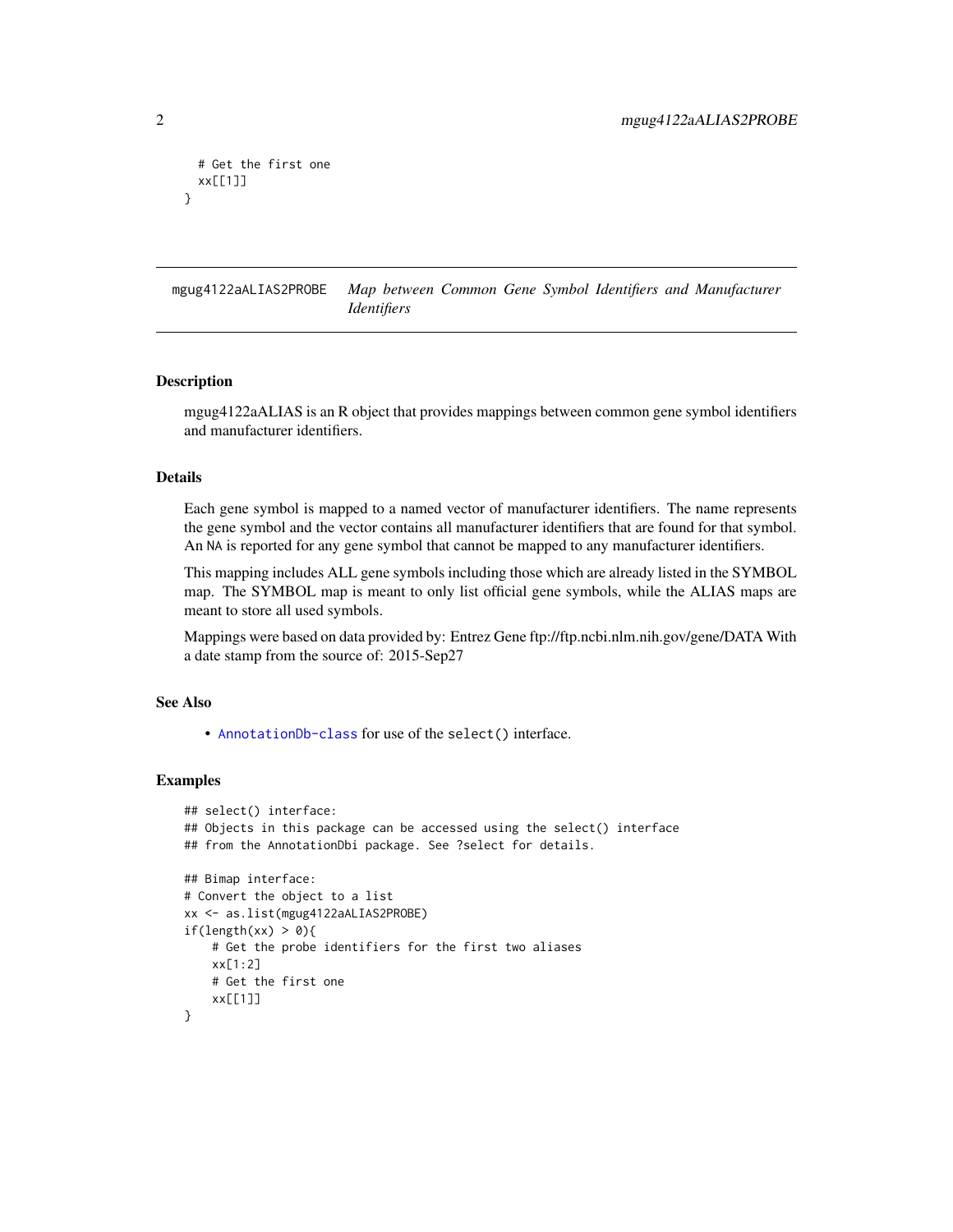<span id="page-2-0"></span>

## Description

Welcome to the mgug4122a.db annotation Package. The purpose of this package is to provide detailed information about the mgug4122a platform. This package is updated biannually.

Objects in this package are accessed using the select() interface. See ?select in the AnnotationDbi package for details.

#### See Also

• [AnnotationDb-class](#page-0-0) for use of keys(), columns() and select().

## Examples

```
## select() interface:
## Objects in this package can be accessed using the select() interface
## from the AnnotationDbi package. See ?select for details.
columns(mgug4122a.db)
## Bimap interface:
## The 'old style' of interacting with these objects is manipulation as
## bimaps. While this approach is still available we strongly encourage the
## use of select().
ls("package:mgug4122a.db")
```
mgug4122aCHR *Map Manufacturer IDs to Chromosomes*

#### **Description**

mgug4122aCHR is an R object that provides mappings between a manufacturer identifier and the chromosome that contains the gene of interest.

## Details

Each manufacturer identifier maps to a vector of chromosomes. Due to inconsistencies that may exist at the time the object was built, the vector may contain more than one chromosome (e.g., the identifier may map to more than one chromosome). If the chromosomal location is unknown, the vector will contain an NA.

Mappings were based on data provided by: Entrez Gene ftp://ftp.ncbi.nlm.nih.gov/gene/DATA With a date stamp from the source of: 2015-Sep27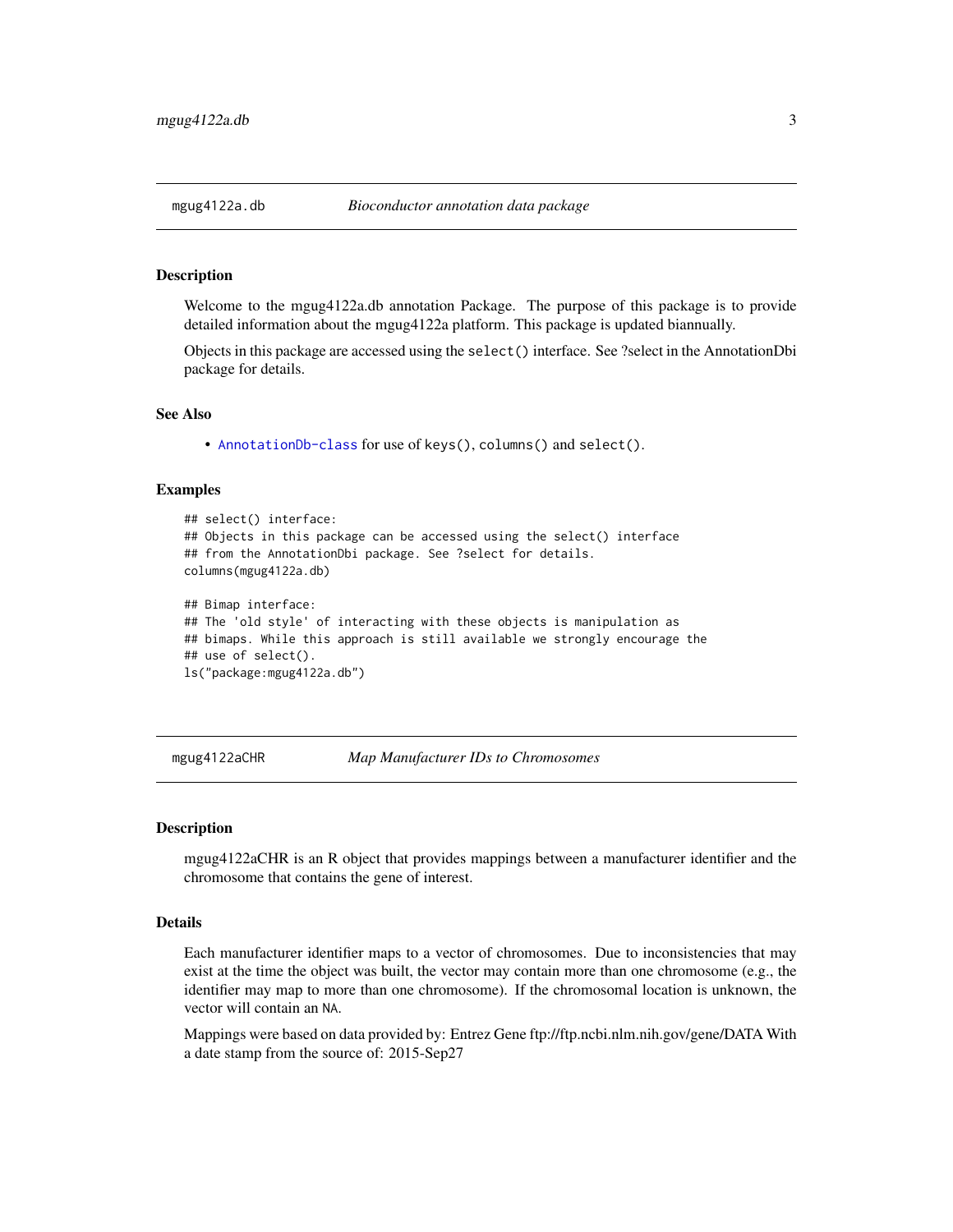## <span id="page-3-0"></span>See Also

• [AnnotationDb-class](#page-0-0) for use of the select() interface.

## Examples

```
## select() interface:
## Objects in this package can be accessed using the select() interface
## from the AnnotationDbi package. See ?select for details.
## Bimap interface:
x < - mgug4122aCHR
# Get the probe identifiers that are mapped to a chromosome
mapped_probes <- mappedkeys(x)
# Convert to a list
xx <- as.list(x[mapped_probes])
if(length(xx) > 0) {
  # Get the CHR for the first five probes
  xx[1:5]
  # Get the first one
  xx[[1]]
}
```
mgug4122aCHRLENGTHS *A named vector for the length of each of the chromosomes*

#### **Description**

mgug4122aCHRLENGTHS provides the length measured in base pairs for each of the chromosomes.

## Details

This is a named vector with chromosome numbers as the names and the corresponding lengths for chromosomes as the values.

Total lengths of chromosomes were derived by calculating the number of base pairs on the sequence string for each chromosome.

## See Also

• [AnnotationDb-class](#page-0-0) for use of the select() interface.

```
## select() interface:
```
- ## Objects in this package can be accessed using the select() interface
- ## from the AnnotationDbi package. See ?select for details.
- ## Bimap interface: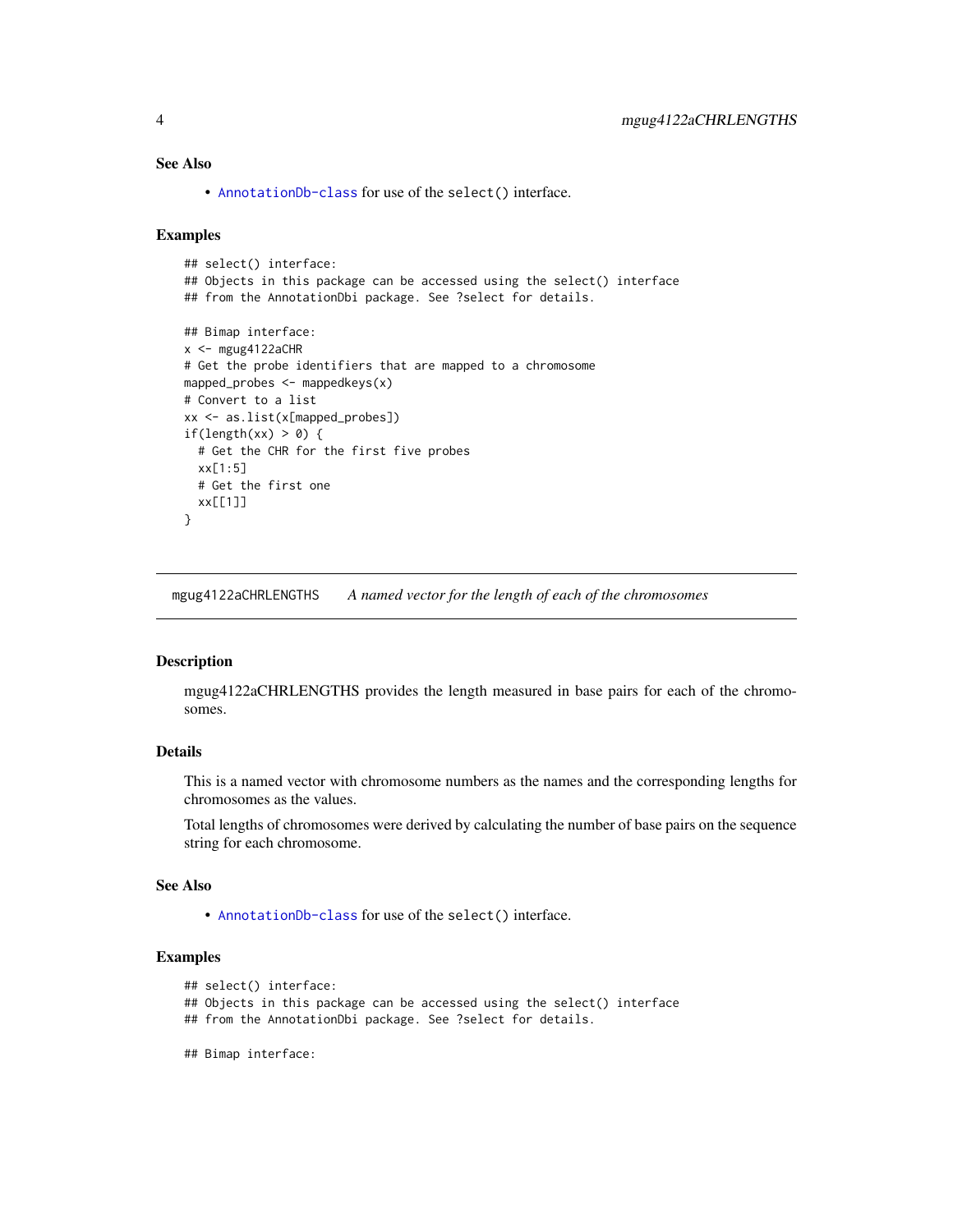## <span id="page-4-0"></span>mgug4122aCHRLOC 5

```
tt <- mgug4122aCHRLENGTHS
# Length of chromosome 1
tt["1"]
```
mgug4122aCHRLOC *Map Manufacturer IDs to Chromosomal Location*

## Description

mgug4122aCHRLOC is an R object that maps manufacturer identifiers to the starting position of the gene. The position of a gene is measured as the number of base pairs.

The CHRLOCEND mapping is the same as the CHRLOC mapping except that it specifies the ending base of a gene instead of the start.

#### Details

Each manufacturer identifier maps to a named vector of chromosomal locations, where the name indicates the chromosome. Due to inconsistencies that may exist at the time the object was built, these vectors may contain more than one chromosome and/or location. If the chromosomal location is unknown, the vector will contain an NA.

Chromosomal locations on both the sense and antisense strands are measured as the number of base pairs from the p (5' end of the sense strand) to q (3' end of the sense strand) arms. Chromosomal locations on the antisense strand have a leading "-" sign (e. g. -1234567).

Since some genes have multiple start sites, this field can map to multiple locations.

Mappings were based on data provided by: UCSC Genome Bioinformatics (Mus musculus) ftp://hgdownload.cse.ucsc.edu/go With a date stamp from the source of: 2012-Mar8

## See Also

• [AnnotationDb-class](#page-0-0) for use of the select() interface.

```
## select() interface:
## Objects in this package can be accessed using the select() interface
## from the AnnotationDbi package. See ?select for details.
## Bimap interface:
x <- mgug4122aCHRLOC
# Get the probe identifiers that are mapped to chromosome locations
mapped_probes <- mappedkeys(x)
# Convert to a list
xx <- as.list(x[mapped_probes])
if(length(xx) > 0) {
 # Get the CHRLOC for the first five probes
 xx[1:5]
 # Get the first one
 xx[[1]]
}
```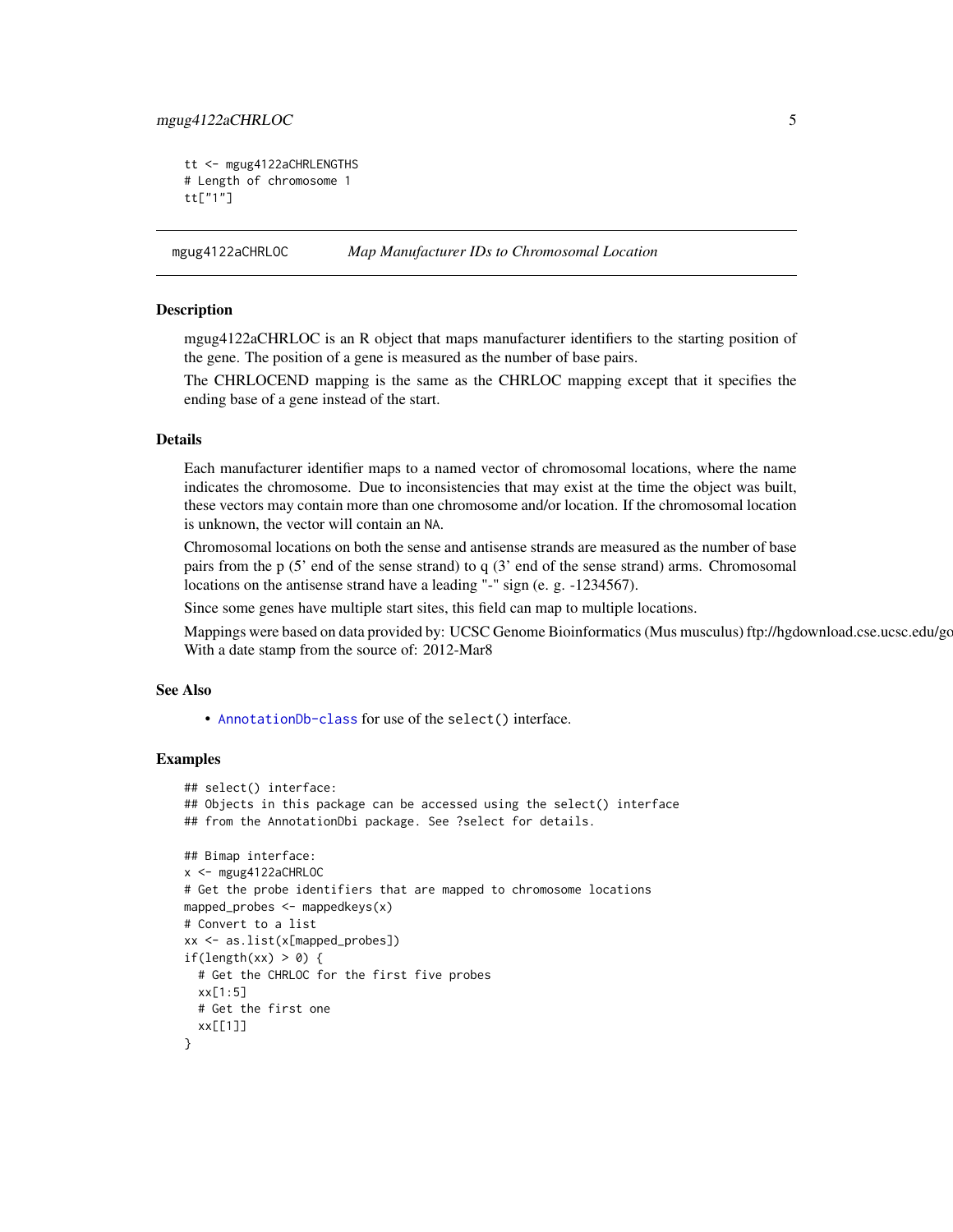<span id="page-5-0"></span>

## Description

mgug4122aENSEMBL is an R object that contains mappings between manufacturer identifiers and Ensembl gene accession numbers.

## Details

This object is a simple mapping of manufacturer identifiers to Ensembl gene Accession Numbers.

Mappings were based on data provided by BOTH of these sources: [http://www.ensembl.org/](http://www.ensembl.org/biomart/martview/) [biomart/martview/](http://www.ensembl.org/biomart/martview/) <ftp://ftp.ncbi.nlm.nih.gov/gene/DATA>

For most species, this mapping is a combination of manufacturer to ensembl IDs from BOTH NCBI and ensembl. Users who wish to only use mappings from NCBI are encouraged to see the ncbi2ensembl table in the appropriate organism package. Users who wish to only use mappings from ensembl are encouraged to see the ensembl2ncbi table which is also found in the appropriate organism packages. These mappings are based upon the ensembl table which is contains data from BOTH of these sources in an effort to maximize the chances that you will find a match.

For worms and flies however, this mapping is based only on sources from ensembl, as these organisms do not have ensembl to entrez gene mapping data at NCBI.

#### See Also

• [AnnotationDb-class](#page-0-0) for use of the select() interface.

```
## select() interface:
## Objects in this package can be accessed using the select() interface
## from the AnnotationDbi package. See ?select for details.
## Bimap interface:
x <- mgug4122aENSEMBL
# Get the entrez gene IDs that are mapped to an Ensembl ID
mapped_genes \leq mappedkeys(x)
# Convert to a list
xx <- as.list(x[mapped_genes])
if(length(xx) > 0) {
 # Get the Ensembl gene IDs for the first five genes
 xx[1:5]
 # Get the first one
 xx[[1]]
}
#For the reverse map ENSEMBL2PROBE:
# Convert to a list
xx <- as.list(mgug4122aENSEMBL2PROBE)
if(length(xx) > 0){
```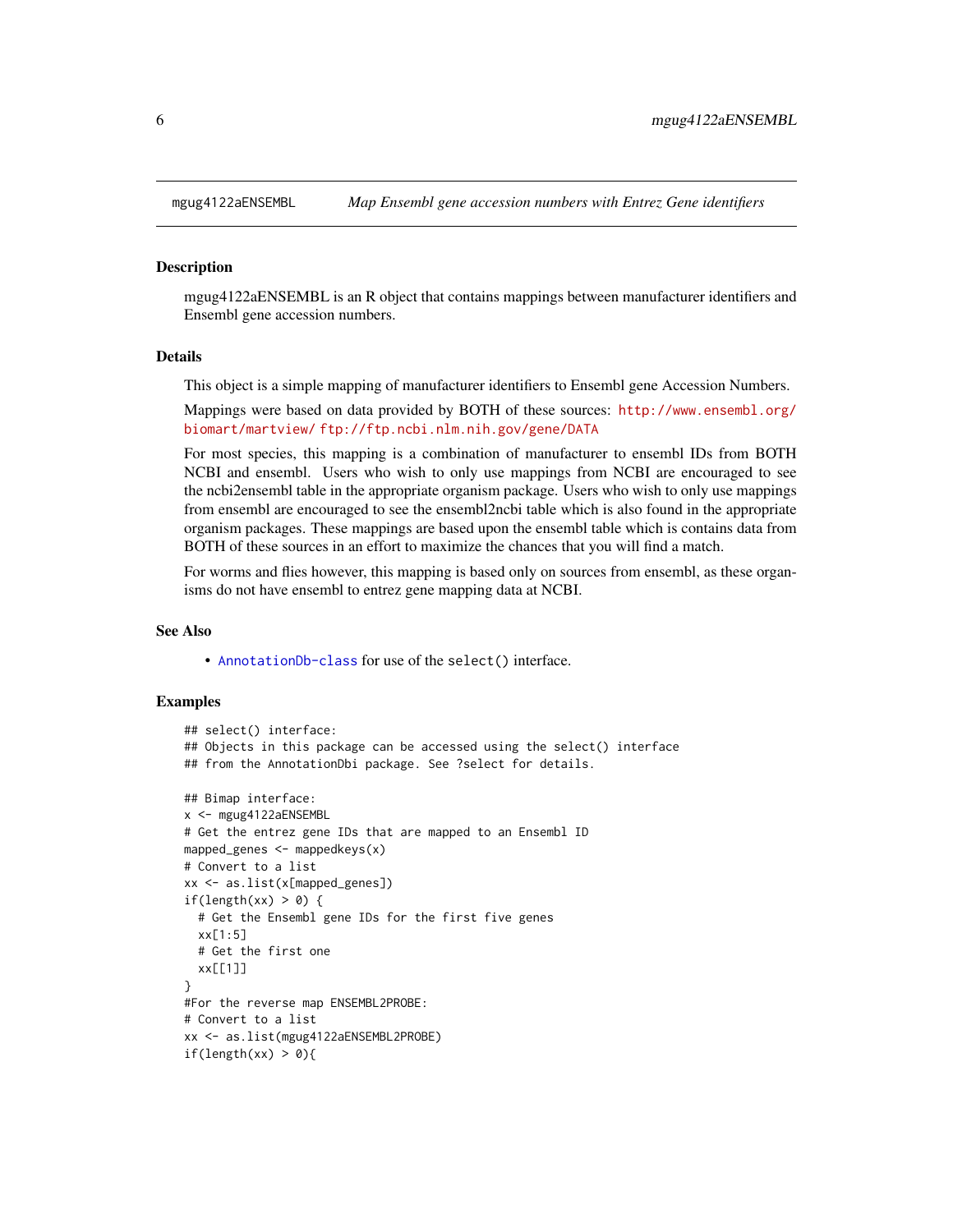## <span id="page-6-0"></span>mgug4122aENTREZID 7

```
# Gets the entrez gene IDs for the first five Ensembl IDs
xx[1:5]
# Get the first one
xx[[1]]
```
mgug4122aENTREZID *Map between Manufacturer Identifiers and Entrez Gene*

#### **Description**

}

mgug4122aENTREZID is an R object that provides mappings between manufacturer identifiers and Entrez Gene identifiers.

## Details

Each manufacturer identifier is mapped to a vector of Entrez Gene identifiers. An NA is assigned to those manufacturer identifiers that can not be mapped to an Entrez Gene identifier at this time.

If a given manufacturer identifier can be mapped to different Entrez Gene identifiers from various sources, we attempt to select the common identifiers. If a concensus cannot be determined, we select the smallest identifier.

Mappings were based on data provided by: Entrez Gene ftp://ftp.ncbi.nlm.nih.gov/gene/DATA With a date stamp from the source of: 2015-Sep27

#### References

<http://www.ncbi.nlm.nih.gov/entrez/query.fcgi?db=gene>

## See Also

• [AnnotationDb-class](#page-0-0) for use of the select() interface.

```
## select() interface:
## Objects in this package can be accessed using the select() interface
## from the AnnotationDbi package. See ?select for details.
## Bimap interface:
x <- mgug4122aENTREZID
# Get the probe identifiers that are mapped to an ENTREZ Gene ID
mapped_probes <- mappedkeys(x)
# Convert to a list
xx <- as.list(x[mapped_probes])
if(length(xx) > 0) {
  # Get the ENTREZID for the first five probes
  xx[1:5]
  # Get the first one
  xx[[1]]
}
```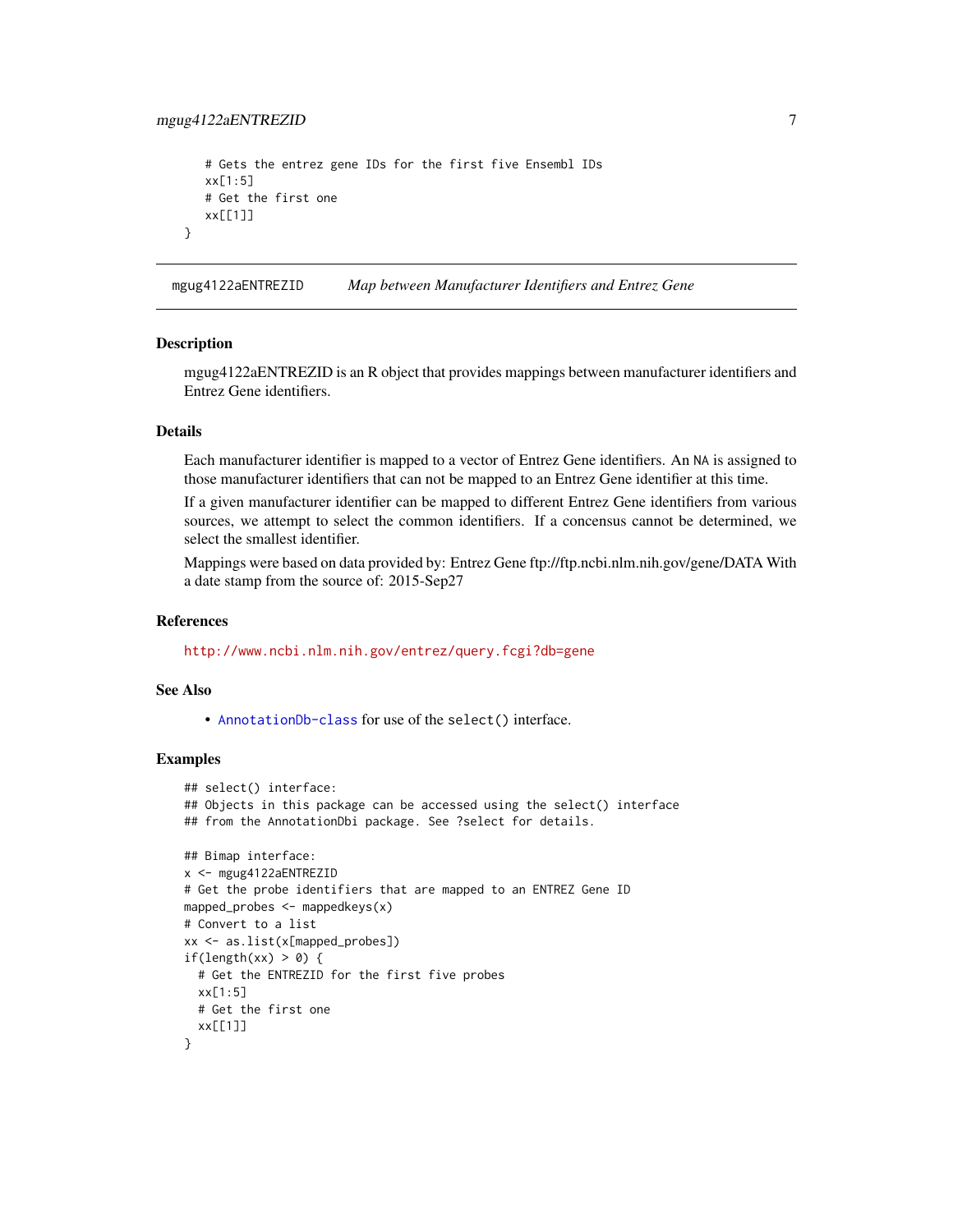<span id="page-7-0"></span>mgug4122aENZYME *Maps between Manufacturer IDs and Enzyme Commission (EC) Numbers*

## Description

mgug4122aENZYME is an R object that provides mappings between manufacturer identifiers and EC numbers. mgug4122aENZYME2PROBE is an R object that maps Enzyme Commission (EC) numbers to manufacturer identifiers.

## Details

When the mgug4122aENZYME maping viewed as a list, each manufacturer identifier maps to a named vector containing the EC number that corresponds to the enzyme produced by that gene. The names corresponds to the manufacturer identifiers. If this information is unknown, the vector will contain an NA.

For the mgug4122aENZYME2PROBE, each EC number maps to a named vector containing all of the manufacturer identifiers that correspond to the gene that produces that enzyme. The name of the vector corresponds to the EC number.

Enzyme Commission numbers are assigned by the Nomenclature Committee of the International Union of Biochemistry and Molecular Biology <http://www.chem.qmw.ac.uk/iubmb/enzyme/> to allow enzymes to be identified.

An Enzyme Commission number is of the format EC x.y.z.w, where x, y, z, and w are numeric numbers. In mgug4122aENZYME2PROBE, EC is dropped from the Enzyme Commission numbers.

Enzyme Commission numbers have corresponding names that describe the functions of enzymes in such a way that EC x is a more general description than EC x.y that in turn is a more general description than EC x.y.z. The top level EC numbers and names are listed below:

EC 1 oxidoreductases

EC 2 transferases

EC 3 hydrolases

EC 4 lyases

EC 5 isomerases

EC 6 ligases

The EC name for a given EC number can be viewed at [http://www.chem.qmul.ac.uk/iupac/](http://www.chem.qmul.ac.uk/iupac/jcbn/index.html#6) [jcbn/index.html#6](http://www.chem.qmul.ac.uk/iupac/jcbn/index.html#6)

Mappings between probe identifiers and enzyme identifiers were obtained using files provided by: KEGG GENOME ftp://ftp.genome.jp/pub/kegg/genomes With a date stamp from the source of: 2011-Mar15

## References

<ftp://ftp.genome.ad.jp/pub/kegg/pathways>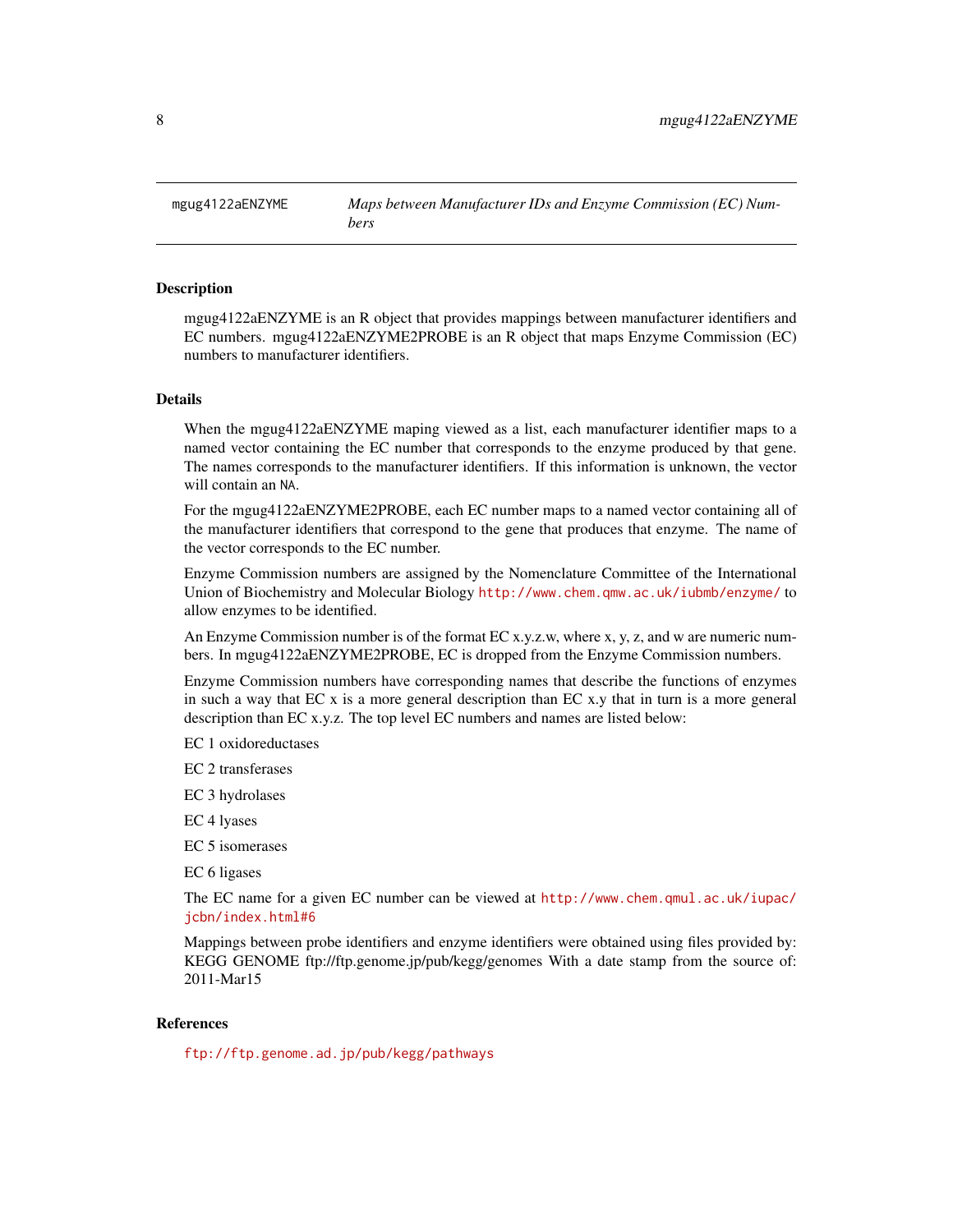## <span id="page-8-0"></span>See Also

• [AnnotationDb-class](#page-0-0) for use of the select() interface.

## Examples

```
## select() interface:
## Objects in this package can be accessed using the select() interface
## from the AnnotationDbi package. See ?select for details.
## Bimap interface:
x <- mgug4122aENZYME
# Get the probe identifiers that are mapped to an EC number
mapped_probes <- mappedkeys(x)
# Convert to a list
xx <- as.list(x[mapped_probes])
if(length(xx) > 0) {
  # Get the ENZYME for the first five probes
  xx[1:5]
  # Get the first one
  xx[[1]]
}
# Now convert mgug4122aENZYME2PROBE to a list to see inside
xx <- as.list(mgug4122aENZYME2PROBE)
if(length(xx) > 0){
   # Get the probe identifiers for the first five enzyme
   #commission numbers
   xx[1:5]
   # Get the first one
   xx[[1]]
}
```
mgug4122aGENENAME *Map between Manufacturer IDs and Genes*

## Description

mgug4122aGENENAME is an R object that maps manufacturer identifiers to the corresponding gene name.

## Details

Each manufacturer identifier maps to a named vector containing the gene name. The vector name corresponds to the manufacturer identifier. If the gene name is unknown, the vector will contain an NA.

Gene names currently include both the official (validated by a nomenclature committee) and preferred names (interim selected for display) for genes. Efforts are being made to differentiate the two by adding a name to the vector.

Mappings were based on data provided by: Entrez Gene ftp://ftp.ncbi.nlm.nih.gov/gene/DATA With a date stamp from the source of: 2015-Sep27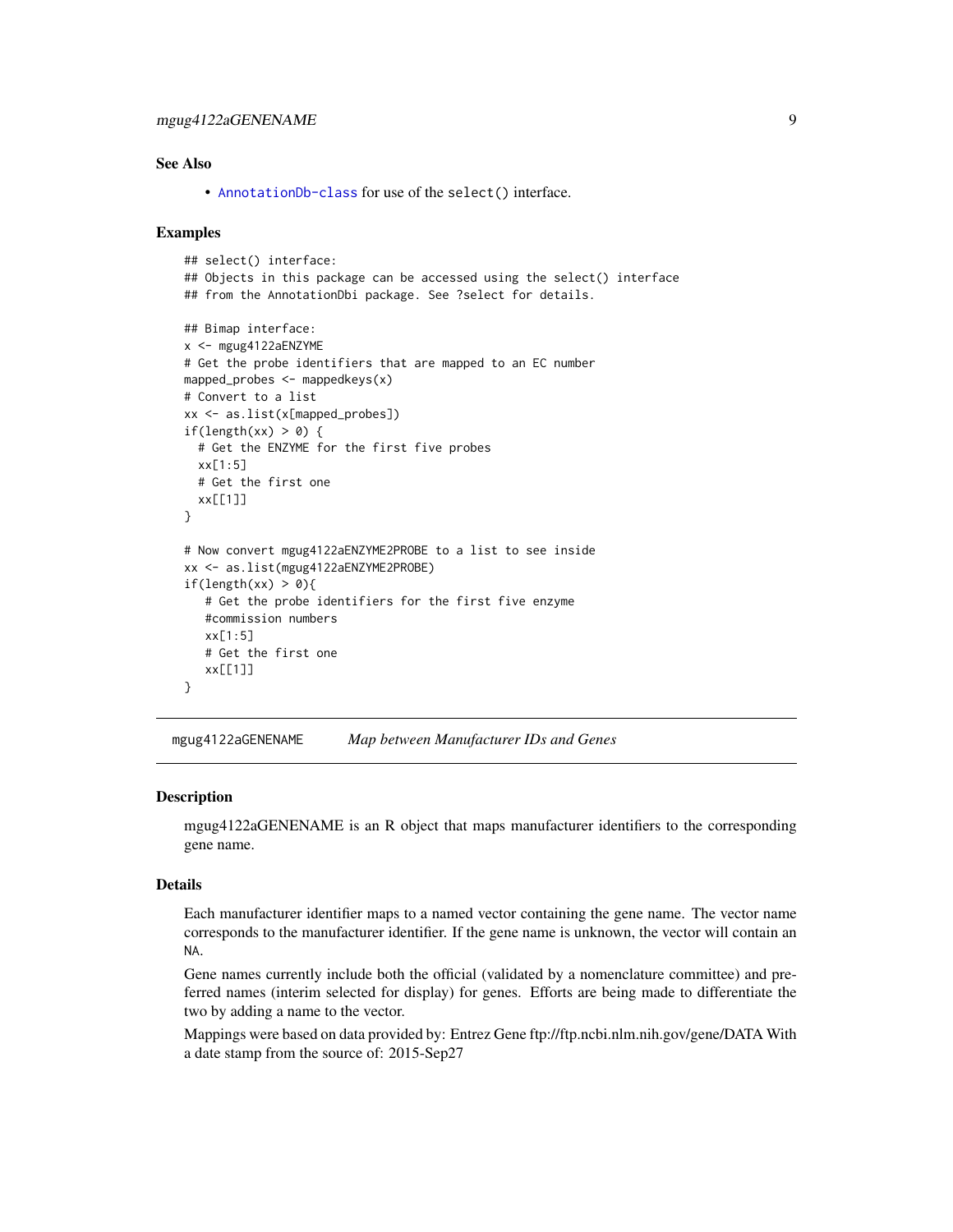## See Also

• [AnnotationDb-class](#page-0-0) for use of the select() interface.

#### Examples

```
## select() interface:
## Objects in this package can be accessed using the select() interface
## from the AnnotationDbi package. See ?select for details.
## Bimap interface:
x <- mgug4122aGENENAME
# Get the probe identifiers that are mapped to a gene name
mapped_probes <- mappedkeys(x)
# Convert to a list
xx <- as.list(x[mapped_probes])
if(length(xx) > 0) {
 # Get the GENENAME for the first five probes
 xx[1:5]
 # Get the first one
 xx[[1]]
}
```
mgug4122aGO *Maps between manufacturer IDs and Gene Ontology (GO) IDs*

## <span id="page-9-0"></span>Description

mgug4122aGO is an R object that provides mappings between manufacturer identifiers and the GO identifiers that they are directly associated with. This mapping and its reverse mapping (mgug4122aGO2PROBE) do NOT associate the child terms from the GO ontology with the gene. Only the directly evidenced terms are represented here.

mgug4122aGO2ALLPROBES is an R object that provides mappings between a given GO identifier and all of the manufacturer identifiers annotated at that GO term OR TO ONE OF IT'S CHILD NODES in the GO ontology. Thus, this mapping is much larger and more inclusive than mgug4122aGO2PROBE.

## Details

If mgug4122aGO is cast as a list, each manufacturer identifier is mapped to a list of lists. The names on the outer list are GO identifiers. Each inner list consists of three named elements: GOID, Ontology, and Evidence.

The GOID element matches the GO identifier named in the outer list and is included for convenience when processing the data using 'lapply'.

The Ontology element indicates which of the three Gene Ontology categories this identifier belongs to. The categories are biological process (BP), cellular component (CC), and molecular function (MF).

<span id="page-9-1"></span>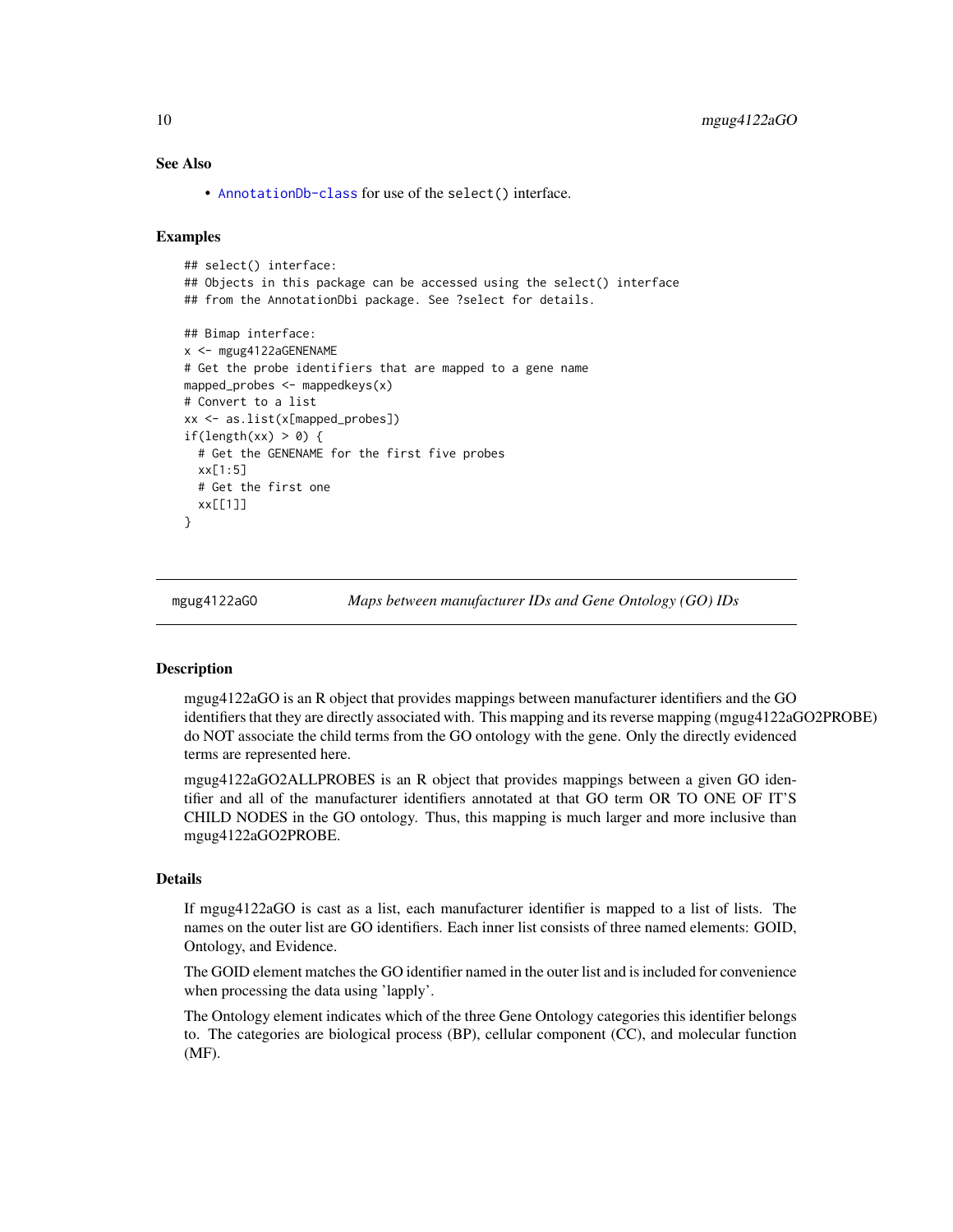## <span id="page-10-0"></span> $mgug4122aGO$  11

The Evidence element contains a code indicating what kind of evidence supports the association of the GO identifier to the manufacturer id. Some of the evidence codes in use include:

IMP: inferred from mutant phenotype

IGI: inferred from genetic interaction

IPI: inferred from physical interaction

ISS: inferred from sequence similarity

IDA: inferred from direct assay

IEP: inferred from expression pattern

IEA: inferred from electronic annotation

TAS: traceable author statement

NAS: non-traceable author statement

ND: no biological data available

IC: inferred by curator

A more complete listing of evidence codes can be found at:

<http://www.geneontology.org/GO.evidence.shtml>

If mgug4122aGO2ALLPROBES or mgug4122aGO2PROBE is cast as a list, each GO term maps to a named vector of manufacturer identifiers and evidence codes. A GO identifier may be mapped to the same manufacturer identifier more than once but the evidence code can be different. Mappings between Gene Ontology identifiers and Gene Ontology terms and other information are available in a separate data package named GO.

Whenever any of these mappings are cast as a data.frame, all the results will be output in an appropriate tabular form.

Mappings between manufacturer identifiers and GO information were obtained through their mappings to manufacturer identifiers. NAs are assigned to manufacturer identifiers that can not be mapped to any Gene Ontology information. Mappings between Gene Ontology identifiers an Gene Ontology terms and other information are available in a separate data package named GO.

All mappings were based on data provided by: Gene Ontology ftp://ftp.geneontology.org/pub/go/godatabase/archive/latestlite/ With a date stamp from the source of: 20150919

## References

<ftp://ftp.ncbi.nlm.nih.gov/gene/DATA/>

## See Also

- [mgug4122aGO2ALLPROBES](#page-9-0)
- [AnnotationDb-class](#page-0-0) for use of the select() interface.

## Examples

```
## select() interface:
```
## Objects in this package can be accessed using the select() interface

## from the AnnotationDbi package. See ?select for details.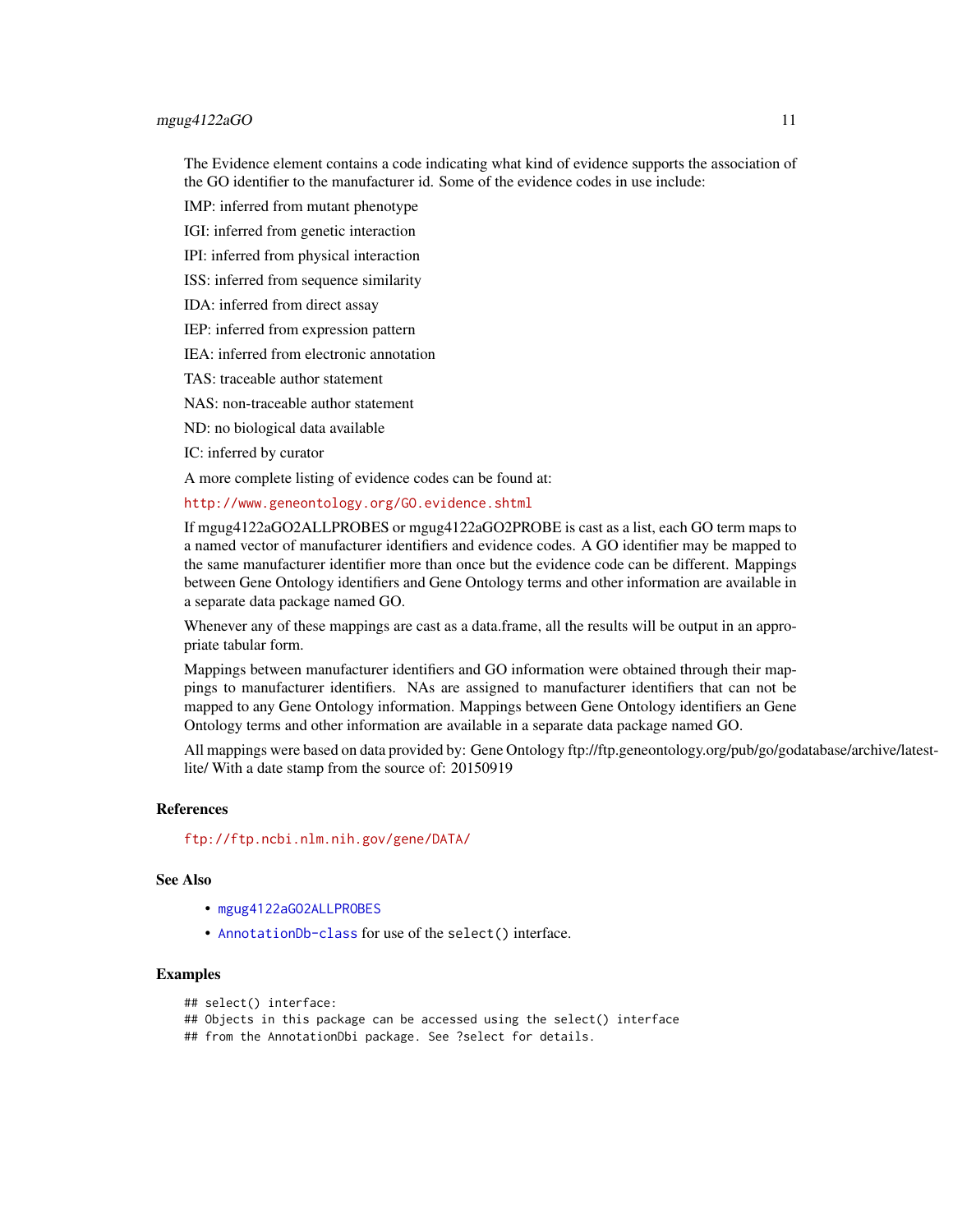```
## Bimap interface:
x < - mgug4122aGO
# Get the manufacturer identifiers that are mapped to a GO ID
mapped_genes \leq mappedkeys(x)
# Convert to a list
xx <- as.list(x[mapped_genes])
if(length(xx) > 0) {
    # Try the first one
    got <- xx[[1]]
    got[[1]][["GOID"]]
    got[[1]][["Ontology"]]
    got[[1]][["Evidence"]]
}
# For the reverse map:
# Convert to a list
xx <- as.list(mgug4122aGO2PROBE)
if(length(xx) > 0){
    # Gets the manufacturer ids for the top 2nd and 3nd GO identifiers
    goids \leq -x \times [2:3]# Gets the manufacturer ids for the first element of goids
    goids[[1]]
    # Evidence code for the mappings
    names(goids[[1]])
}
# Convert mgug4122aGO2ALLPROBES to a list
xx <- as.list(mgug4122aGO2ALLPROBES)
if(length(xx) > 0){
# Gets the manufacturer identifiers for the top 2nd and 3nd GO identifiers
    goids \leq -x \times [2:3]# Gets all the manufacturer identifiers for the first element of goids
    goids[[1]]
    # Evidence code for the mappings
    names(goids[[1]])
}
```
mgug4122aMAPCOUNTS *Number of mapped keys for the maps in package mgug4122a.db*

## **Description**

DEPRECATED. Counts in the MAPCOUNT table are out of sync and should not be used.

mgug4122aMAPCOUNTS provides the "map count" (i.e. the count of mapped keys) for each map in package mgug4122a.db.

## Details

DEPRECATED. Counts in the MAPCOUNT table are out of sync and should not be used.

<span id="page-11-0"></span>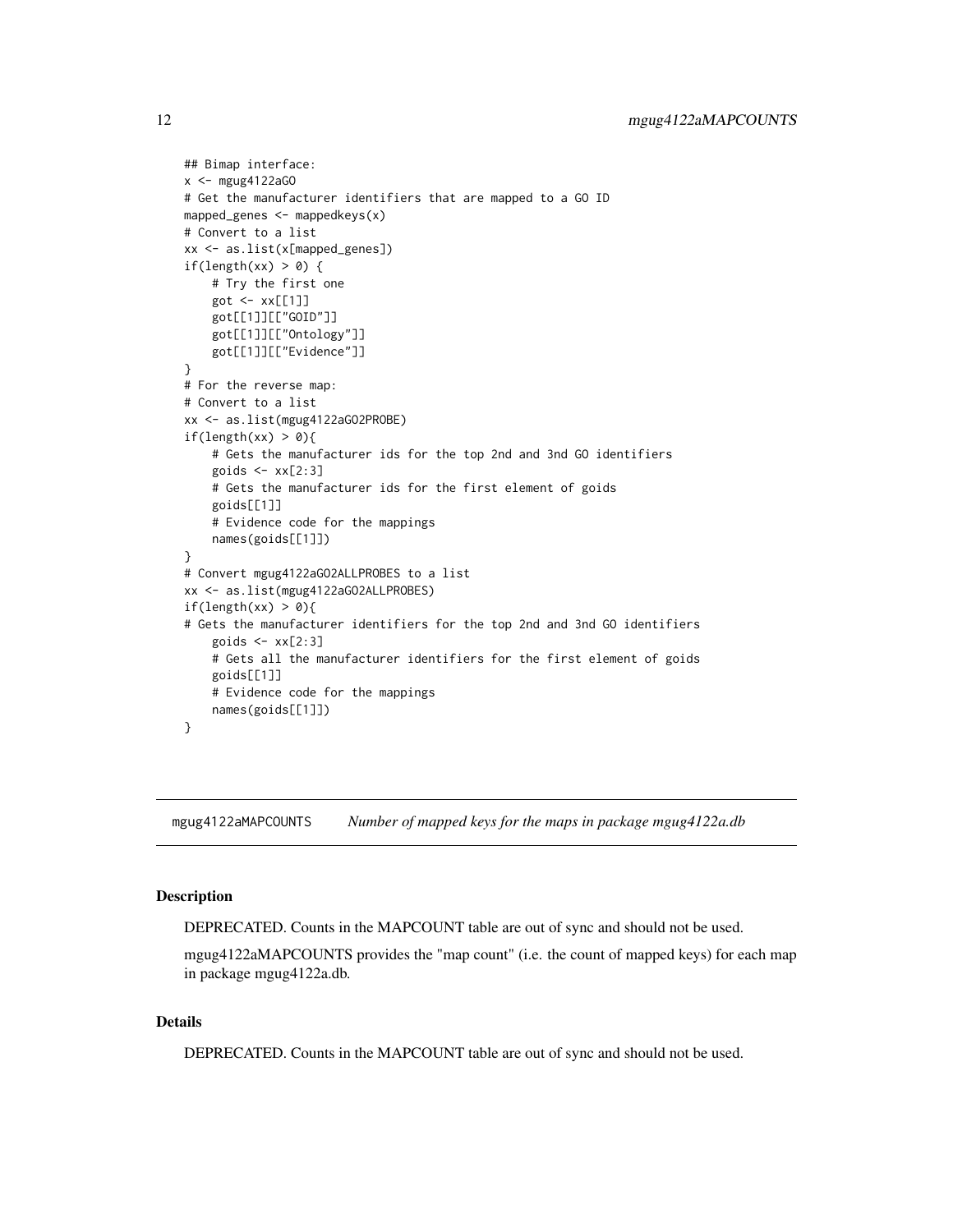## <span id="page-12-0"></span>mgug4122aMGI 13

This "map count" information is precalculated and stored in the package annotation DB. This allows some quality control and is used by the [checkMAPCOUNTS](#page-0-0) function defined in AnnotationDbi to compare and validate different methods (like count.mappedkeys(x) or sum(!is.na(as.list(x)))) for getting the "map count" of a given map.

mgug4122aMGI *Map MGI gene accession numbers with manufacturer identifiers*

## **Description**

mgug4122aMGI is an R object that contains mappings between manufacturer identifiers and Jackson Laboratory MGI gene accession numbers.

## Details

This object is a simple mapping of manufacturer identifiers to MGI gene Accession Numbers.

Mappings were based on data provided by: Entrez Gene ftp://ftp.ncbi.nlm.nih.gov/gene/DATA With a date stamp from the source of: 2015-Sep27

## See Also

• [AnnotationDb-class](#page-0-0) for use of the select() interface.

```
## select() interface:
## Objects in this package can be accessed using the select() interface
## from the AnnotationDbi package. See ?select for details.
## Bimap interface:
x < - mgug4122aMGI
# Get the manufacturer IDs that are mapped to an MGI ID
mapped_genes \leq mappedkeys(x)
# Convert to a list
xx <- as.list(x[mapped_genes])
if(length(xx) > 0) {
  # Get the MGI IDs for the first five genes
  xx[1:5]
  # Get the first one
  xx[[1]]
}
#For the reverse map MGI2EG:
# Convert to a list
xx <- as.list(mgug4122aMGI2PROBE)
if(length(xx) > 0)# Gets the manufacturer IDs for the first five MGI IDs
   xx[1:5]# Get the first one
   xx[[1]]
}
```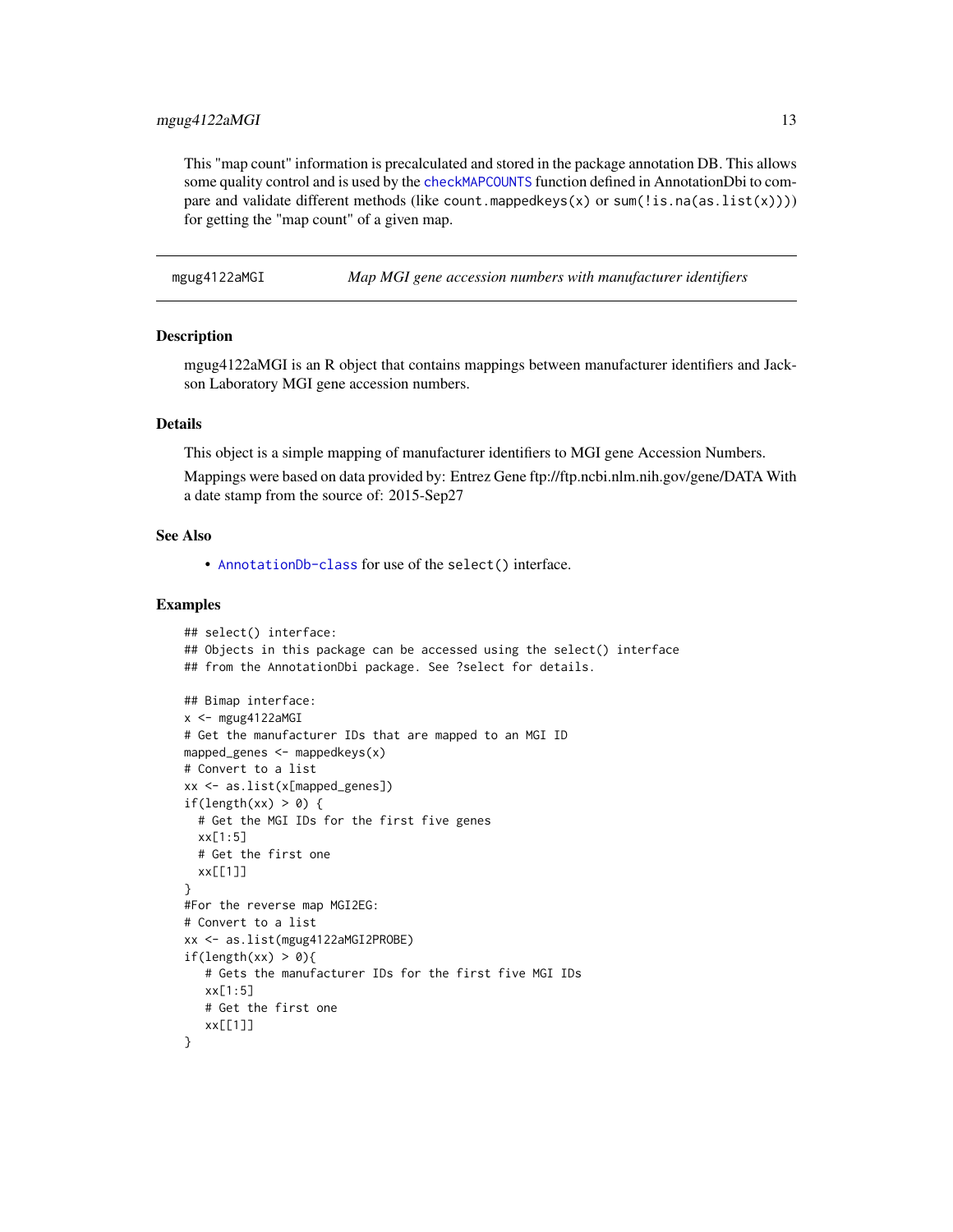<span id="page-13-0"></span>

#### **Description**

mgug4122aORGANISM is an R object that contains a single item: a character string that names the organism for which mgug4122a was built. mgug4122aORGPKG is an R object that contains a chararcter vector with the name of the organism package that a chip package depends on for its gene-centric annotation.

## Details

Although the package name is suggestive of the organism for which it was built, mgug4122aORGANISM provides a simple way to programmatically extract the organism name. mgug4122aORGPKG provides a simple way to programmatically extract the name of the parent organism package. The parent organism package is a strict dependency for chip packages as this is where the gene cetric information is ultimately extracted from. The full package name will always be this string plus the extension ".db". But most programatic acces will not require this extension, so its more convenient to leave it out.

## See Also

• [AnnotationDb-class](#page-0-0) for use of the select() interface.

## Examples

## select() interface: ## Objects in this package can be accessed using the select() interface ## from the AnnotationDbi package. See ?select for details. ## Bimap interface:

mgug4122aORGANISM mgug4122aORGPKG

mgug4122aPATH *Mappings between probe identifiers and KEGG pathway identifiers*

#### Description

KEGG (Kyoto Encyclopedia of Genes and Genomes) maintains pathway data for various organisms.

mgug4122aPATH maps probe identifiers to the identifiers used by KEGG for pathways in which the genes represented by the probe identifiers are involved

mgug4122aPATH2PROBE is an R object that provides mappings between KEGG identifiers and manufacturer identifiers.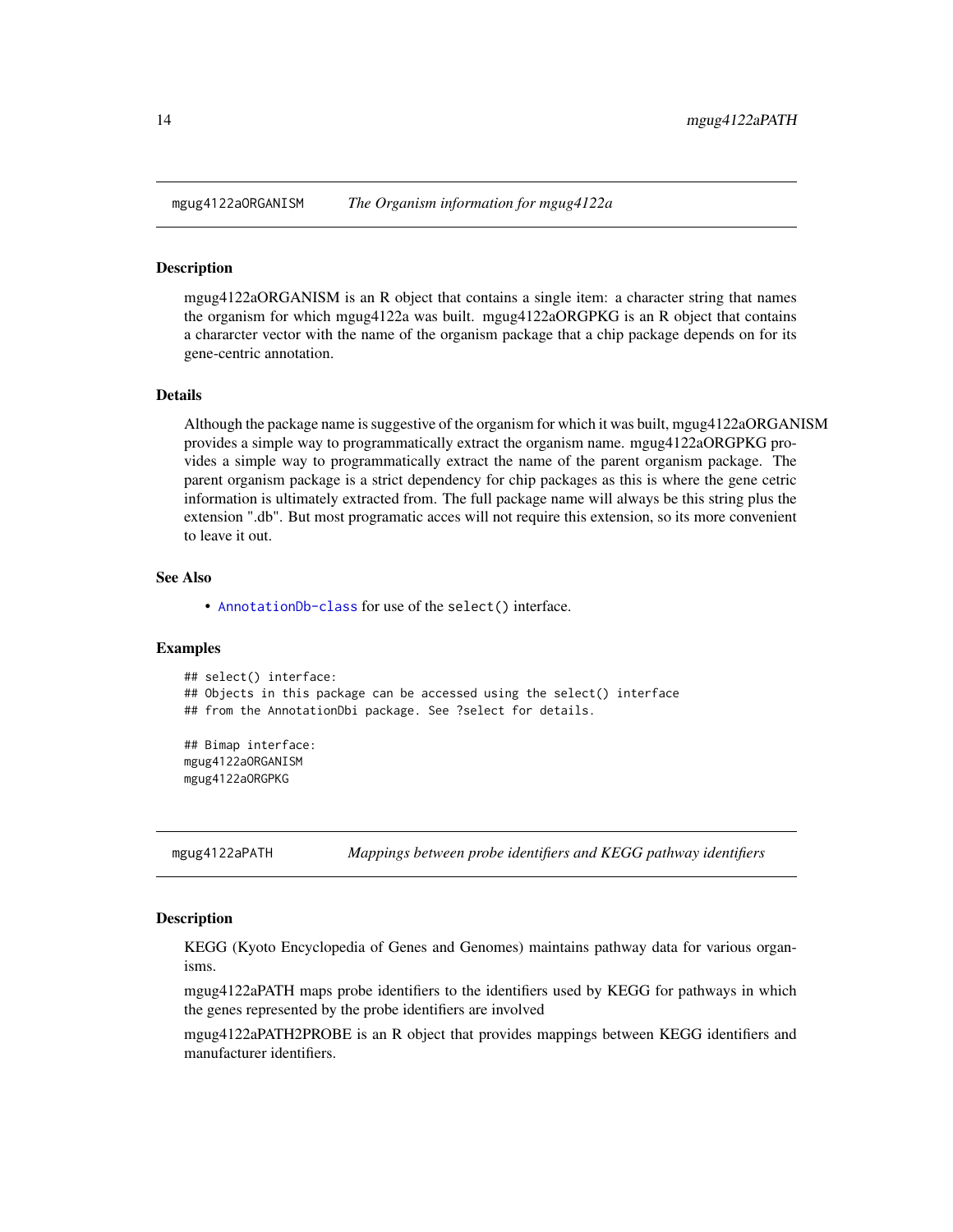## Details

Each KEGG pathway has a name and identifier. Pathway name for a given pathway identifier can be obtained using the KEGG data package that can either be built using AnnBuilder or downloaded from Bioconductor <http://www.bioconductor.org>.

Graphic presentations of pathways are searchable at url http://www.genome.ad.jp/kegg/pathway.html by using pathway identifiers as keys.

Mappings were based on data provided by: KEGG GENOME ftp://ftp.genome.jp/pub/kegg/genomes With a date stamp from the source of: 2011-Mar15

## References

<http://www.genome.ad.jp/kegg/>

## See Also

• [AnnotationDb-class](#page-0-0) for use of the select() interface.

```
## select() interface:
## Objects in this package can be accessed using the select() interface
## from the AnnotationDbi package. See ?select for details.
## Bimap interface:
x <- mgug4122aPATH
# Get the probe identifiers that are mapped to a KEGG pathway ID
mapped_probes <- mappedkeys(x)
# Convert to a list
xx <- as.list(x[mapped_probes])
if(length(xx) > 0) {
  # Get the PATH for the first five probes
  xx[1:5]
  # Get the first one
  xx[[1]]
}
# Now convert the mgug4122aPATH2PROBE object to a list
xx <- as.list(mgug4122aPATH2PROBE)
if(length(xx) > 0){
    # Get the probe identifiers for the first two pathway identifiers
    xx[1:2]
    # Get the first one
    xx[[1]]
}
```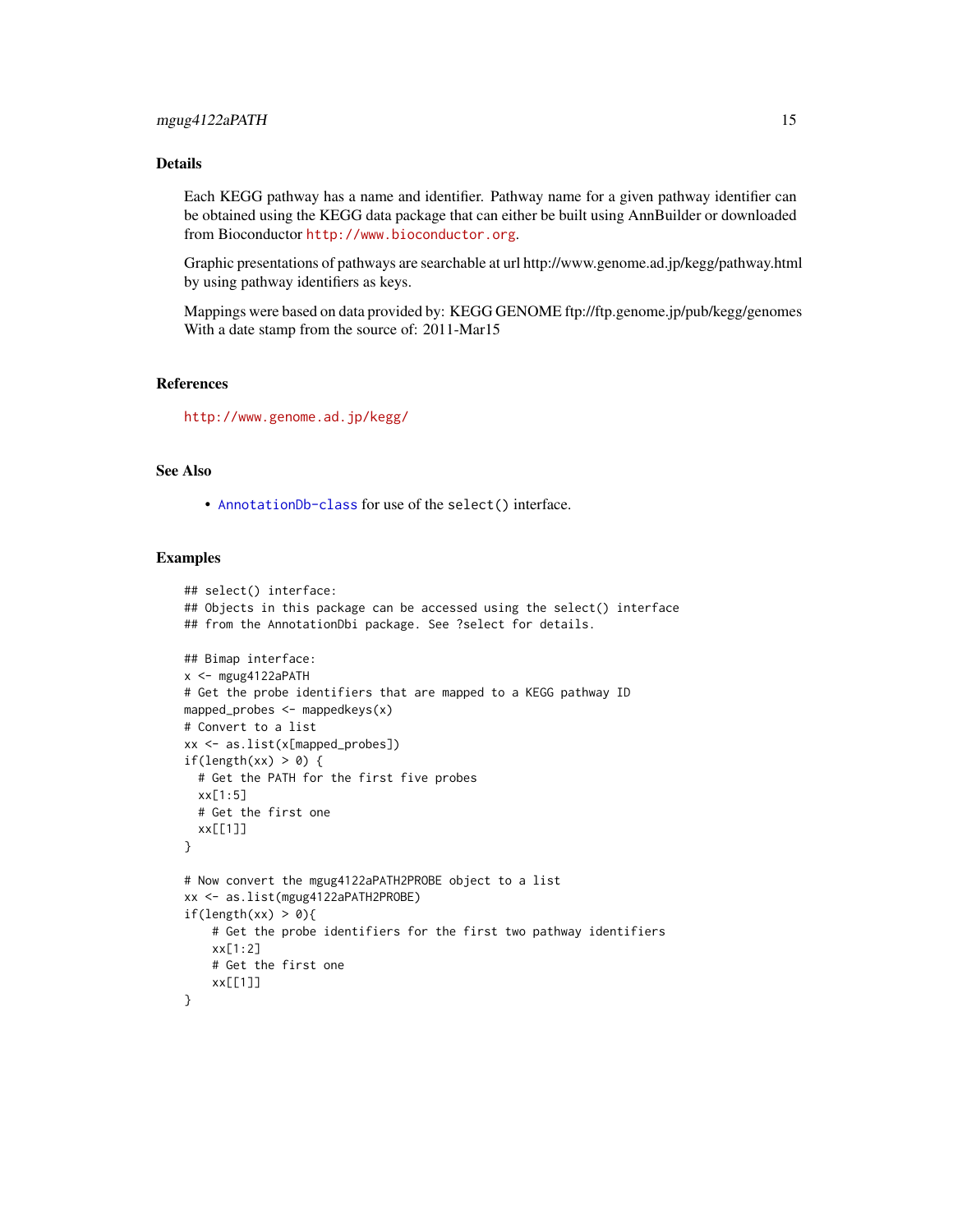<span id="page-15-0"></span>

## **Description**

mgug4122aPFAM is an R object that provides mappings between manufacturer identifiers and PFAM identifiers.

## Details

The bimap interface for PFAM is defunct. Please use select() interface to PFAM identifiers. See ?AnnotationDbi::select for details.

mgug4122aPMID *Maps between Manufacturer Identifiers and PubMed Identifiers*

#### Description

mgug4122aPMID is an R object that provides mappings between manufacturer identifiers and PubMed identifiers. mgug4122aPMID2PROBE is an R object that provides mappings between PubMed identifiers and manufacturer identifiers.

## **Details**

When mgug4122aPMID is viewed as a list each manufacturer identifier is mapped to a named vector of PubMed identifiers. The name associated with each vector corresponds to the manufacturer identifier. The length of the vector may be one or greater, depending on how many PubMed identifiers a given manufacturer identifier is mapped to. An NA is reported for any manufacturer identifier that cannot be mapped to a PubMed identifier.

When mgug4122aPMID2PROBE is viewed as a list each PubMed identifier is mapped to a named vector of manufacturer identifiers. The name represents the PubMed identifier and the vector contains all manufacturer identifiers that are represented by that PubMed identifier. The length of the vector may be one or longer, depending on how many manufacturer identifiers are mapped to a given PubMed identifier.

Titles, abstracts, and possibly full texts of articles can be obtained from PubMed by providing a valid PubMed identifier. The pubmed function of annotate can also be used for the same purpose.

Mappings were based on data provided by: Entrez Gene ftp://ftp.ncbi.nlm.nih.gov/gene/DATA With a date stamp from the source of: 2015-Sep27

## References

<http://www.ncbi.nlm.nih.gov/entrez/query.fcgi?db=PubMed>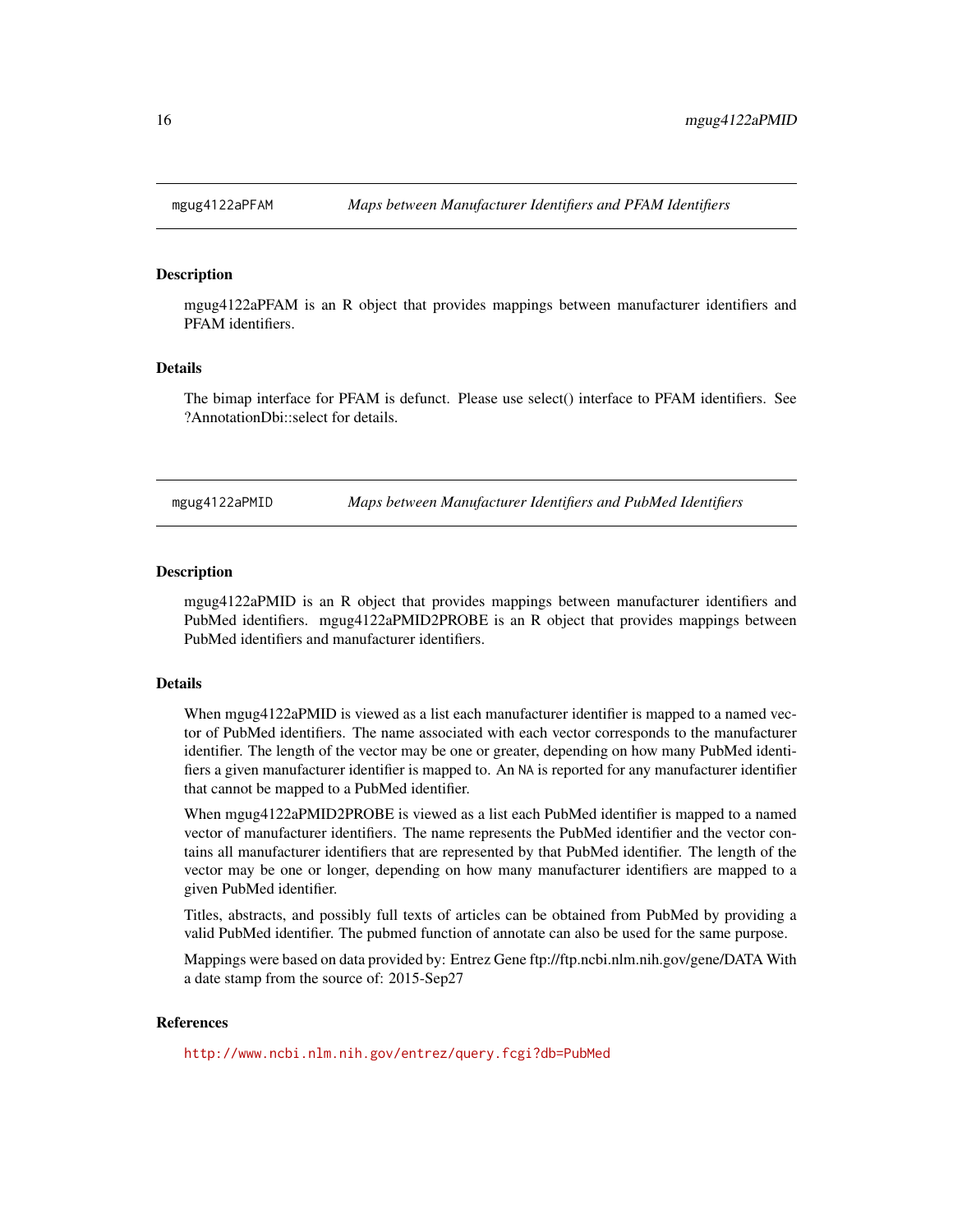## <span id="page-16-0"></span>mgug4122aPROSITE 17

## See Also

• [AnnotationDb-class](#page-0-0) for use of the select() interface.

## Examples

```
## select() interface:
## Objects in this package can be accessed using the select() interface
## from the AnnotationDbi package. See ?select for details.
## Bimap interface:
x <- mgug4122aPMID# Get the probe identifiers that are mapped to any PubMed ID
mapped_probes <- mappedkeys(x)
# Convert to a list
xx <- as.list(x[mapped_probes])
if(length(xx) > 0)# Get the PubMed identifiers for the first two probe identifiers
    xx[1:2]
    # Get the first one
    xx[[1]]
    if(interactive() && !is.null(xx[[1]]) && !is.na(xx[[1]])
       && require(annotate)){
        # Get article information as XML files
        xmls \leftarrow \text{pubmed}(xx[[1]], \text{disp} = "data")# View article information using a browser
        pubmed(xx[[1]], disp = "browser")
    }
}
# Now convert the reverse map object mgug4122aPMID2PROBE to a list
xx <- as.list(mgug4122aPMID2PROBE)
if(length(xx) > 0){
    # Get the probe identifiers for the first two PubMed identifiers
    xx[1:2]
    # Get the first one
    xx[[1]]
    if(interactive() && require(annotate)){
        # Get article information as XML files for a PubMed id
        xmls <- pubmed(names(xx)[1], disp = "data")
        # View article information using a browser
        pubmed(names(xx)[1], disp = "browser")}
}
```
mgug4122aPROSITE *Maps between Manufacturer Identifiers and PROSITE Identifiers*

#### **Description**

mgug4122aPROSITE is an R object that provides mappings between manufacturer identifiers and PROSITE identifiers.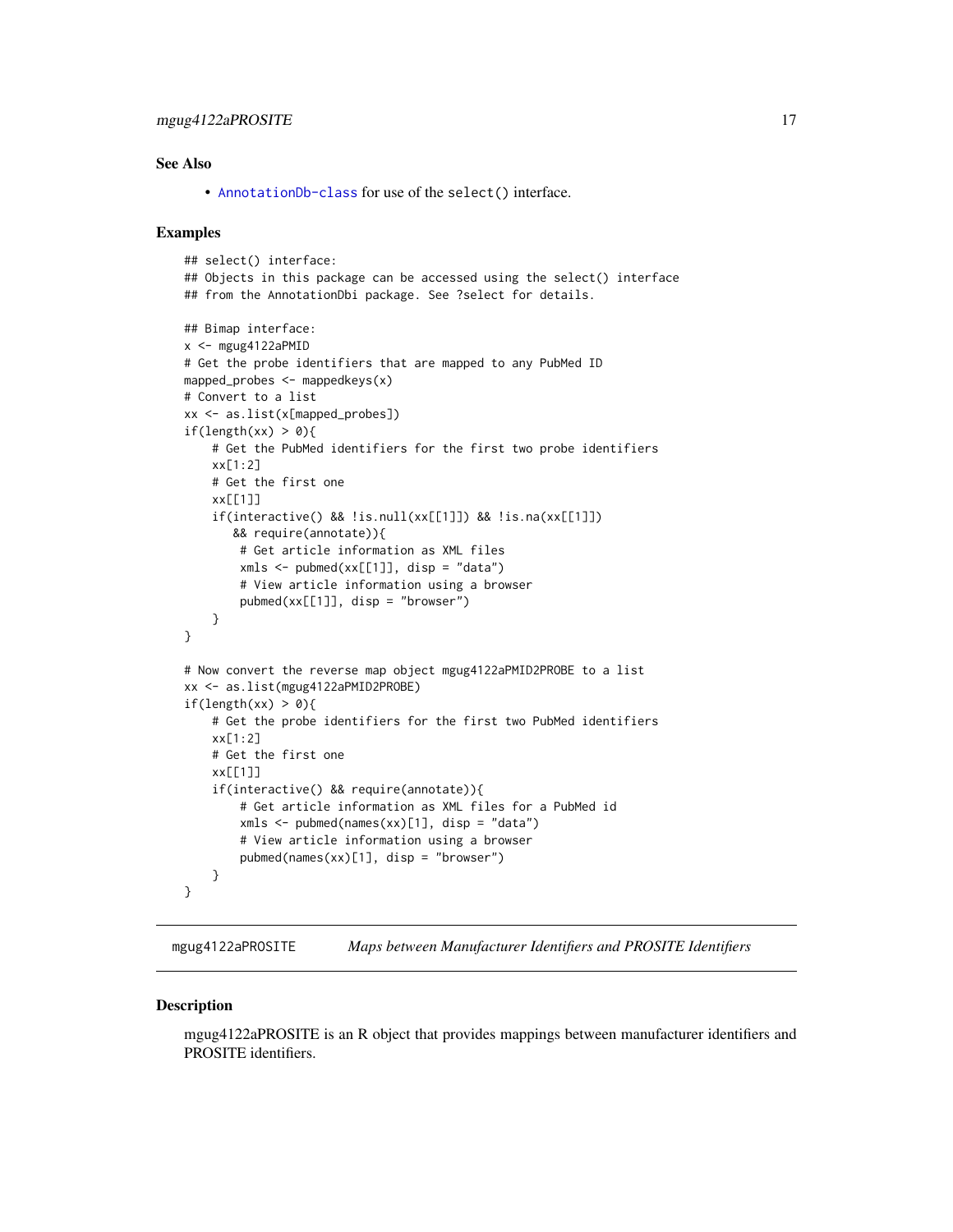## <span id="page-17-0"></span>Details

The bimap interface for PROSITE is defunct. Please use select() interface to PROSITE identifiers. See ?AnnotationDbi::select for details.

mgug4122aREFSEQ *Map between Manufacturer Identifiers and RefSeq Identifiers*

## **Description**

mgug4122aREFSEQ is an R object that provides mappings between manufacturer identifiers and RefSeq identifiers.

#### Details

Each manufacturer identifier is mapped to a named vector of RefSeq identifiers. The name represents the manufacturer identifier and the vector contains all RefSeq identifiers that can be mapped to that manufacturer identifier. The length of the vector may be one or greater, depending on how many RefSeq identifiers a given manufacturer identifier can be mapped to. An NA is reported for any manufacturer identifier that cannot be mapped to a RefSeq identifier at this time.

RefSeq identifiers differ in format according to the type of record the identifiers are for as shown below:

NG\\_XXXXX: RefSeq accessions for genomic region (nucleotide) records

NM\\_XXXXX: RefSeq accessions for mRNA records

NC\\_XXXXX: RefSeq accessions for chromosome records

NP\\_XXXXX: RefSeq accessions for protein records

XR\\_XXXXX: RefSeq accessions for model RNAs that are not associated with protein products

XM\\_XXXXX: RefSeq accessions for model mRNA records

XP\\_XXXXX: RefSeq accessions for model protein records

Where XXXXX is a sequence of integers.

NCBI <http://www.ncbi.nlm.nih.gov/RefSeq/> allows users to query the RefSeq database using RefSeq identifiers.

Mappings were based on data provided by: Entrez Gene ftp://ftp.ncbi.nlm.nih.gov/gene/DATA With a date stamp from the source of: 2015-Sep27

#### References

<http://www.ncbi.nlm.nih.gov> <http://www.ncbi.nlm.nih.gov/RefSeq/>

## See Also

• [AnnotationDb-class](#page-0-0) for use of the select() interface.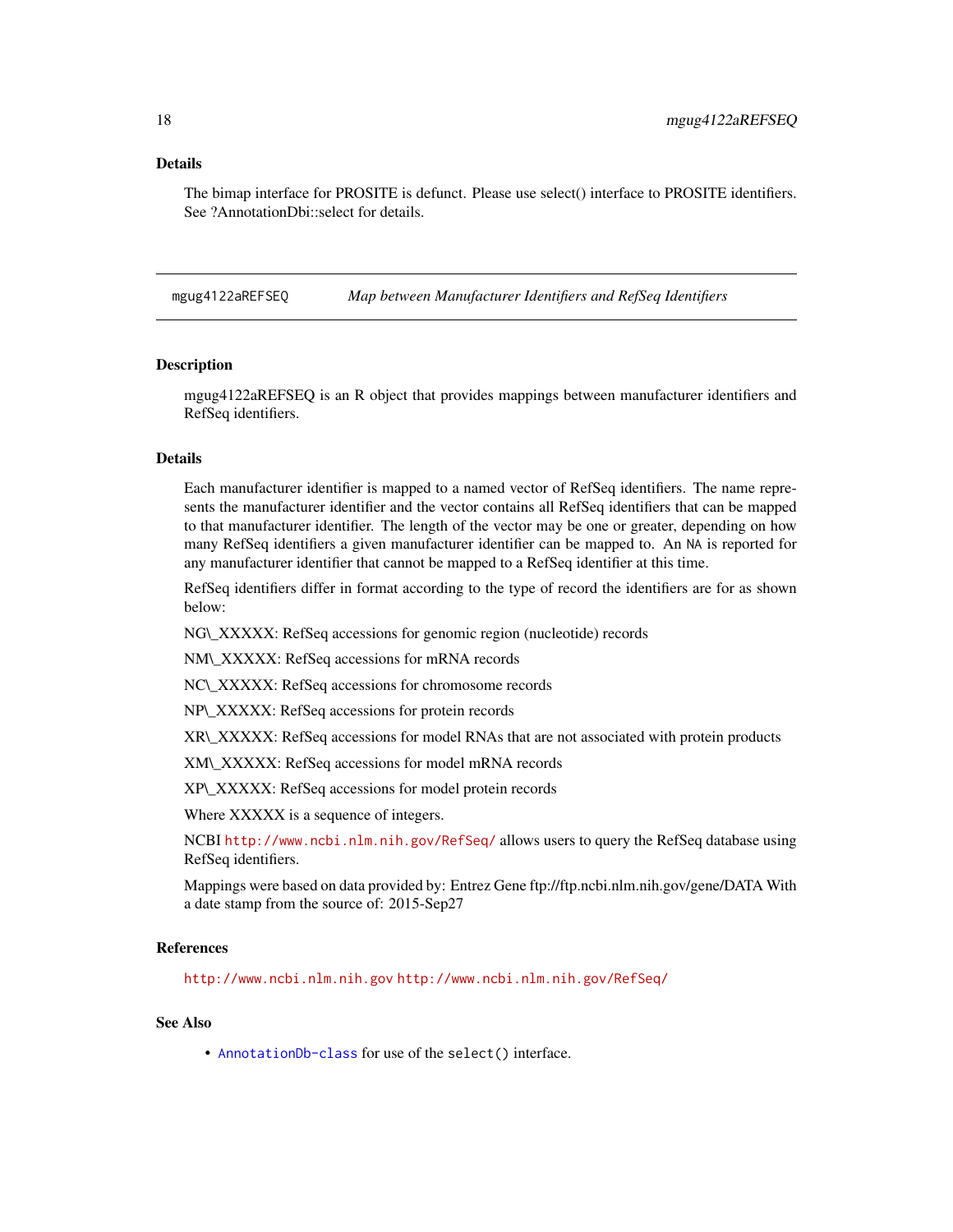## <span id="page-18-0"></span>mgug4122aSYMBOL 19

## Examples

```
## select() interface:
## Objects in this package can be accessed using the select() interface
## from the AnnotationDbi package. See ?select for details.
## Bimap interface:
x <- mgug4122aREFSEQ
# Get the probe identifiers that are mapped to any RefSeq ID
mapped_probes <- mappedkeys(x)
# Convert to a list
xx <- as.list(x[mapped_probes])
if(length(xx) > 0) {
  # Get the REFSEQ for the first five probes
  xx[1:5]
  # Get the first one
  xx[[1]]
}
```
mgug4122aSYMBOL *Map between Manufacturer Identifiers and Gene Symbols*

## Description

mgug4122aSYMBOL is an R object that provides mappings between manufacturer identifiers and gene abbreviations.

## Details

Each manufacturer identifier is mapped to an abbreviation for the corresponding gene. An NA is reported if there is no known abbreviation for a given gene.

Symbols typically consist of 3 letters that define either a single gene (ABC) or multiple genes (ABC1, ABC2, ABC3). Gene symbols can be used as key words to query public databases such as Entrez Gene.

Mappings were based on data provided by: Entrez Gene ftp://ftp.ncbi.nlm.nih.gov/gene/DATA With a date stamp from the source of: 2015-Sep27

## References

<http://www.ncbi.nlm.nih.gov/entrez/query.fcgi?db=gene>

## See Also

• [AnnotationDb-class](#page-0-0) for use of the select() interface.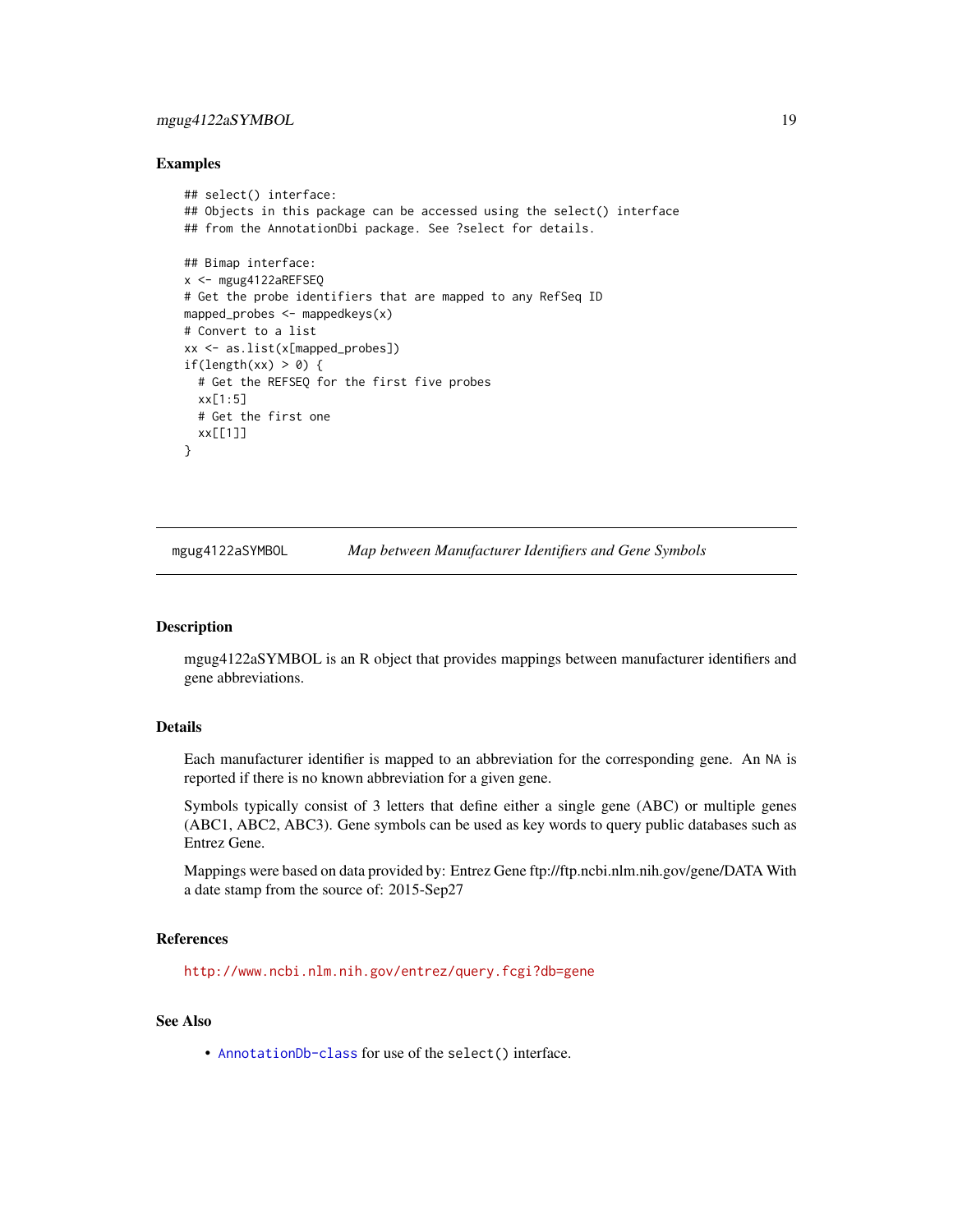## Examples

```
## select() interface:
## Objects in this package can be accessed using the select() interface
## from the AnnotationDbi package. See ?select for details.
## Bimap interface:
x <- mgug4122aSYMBOL
# Get the probe identifiers that are mapped to a gene symbol
mapped_probes <- mappedkeys(x)
# Convert to a list
xx <- as.list(x[mapped_probes])
if(length(xx) > 0) {
  # Get the SYMBOL for the first five probes
  xx[1:5]
  # Get the first one
  xx[[1]]
}
```
mgug4122aUNIGENE *Map between Manufacturer Identifiers and UniGene cluster identifiers*

## Description

mgug4122aUNIGENE is an R object that provides mappings between manufacturer identifiers and UniGene identifiers.

## Details

Each manufacturer identifier is mapped to a UniGene identifier. An NA is reported if the manufacturer identifier cannot be mapped to UniGene at this time.

A UniGene identifier represents a cluster of sequences of a gene. Using UniGene identifiers one can query the UniGene database for information about the sequences or the Entrez Gene database for information about the genes.

Mappings were based on data provided by: Entrez Gene ftp://ftp.ncbi.nlm.nih.gov/gene/DATA With a date stamp from the source of: 2015-Sep27

#### References

<http://www.ncbi.nlm.nih.gov/entrez/query.fcgi?db=gene>

## See Also

• [AnnotationDb-class](#page-0-0) for use of the select() interface.

<span id="page-19-0"></span>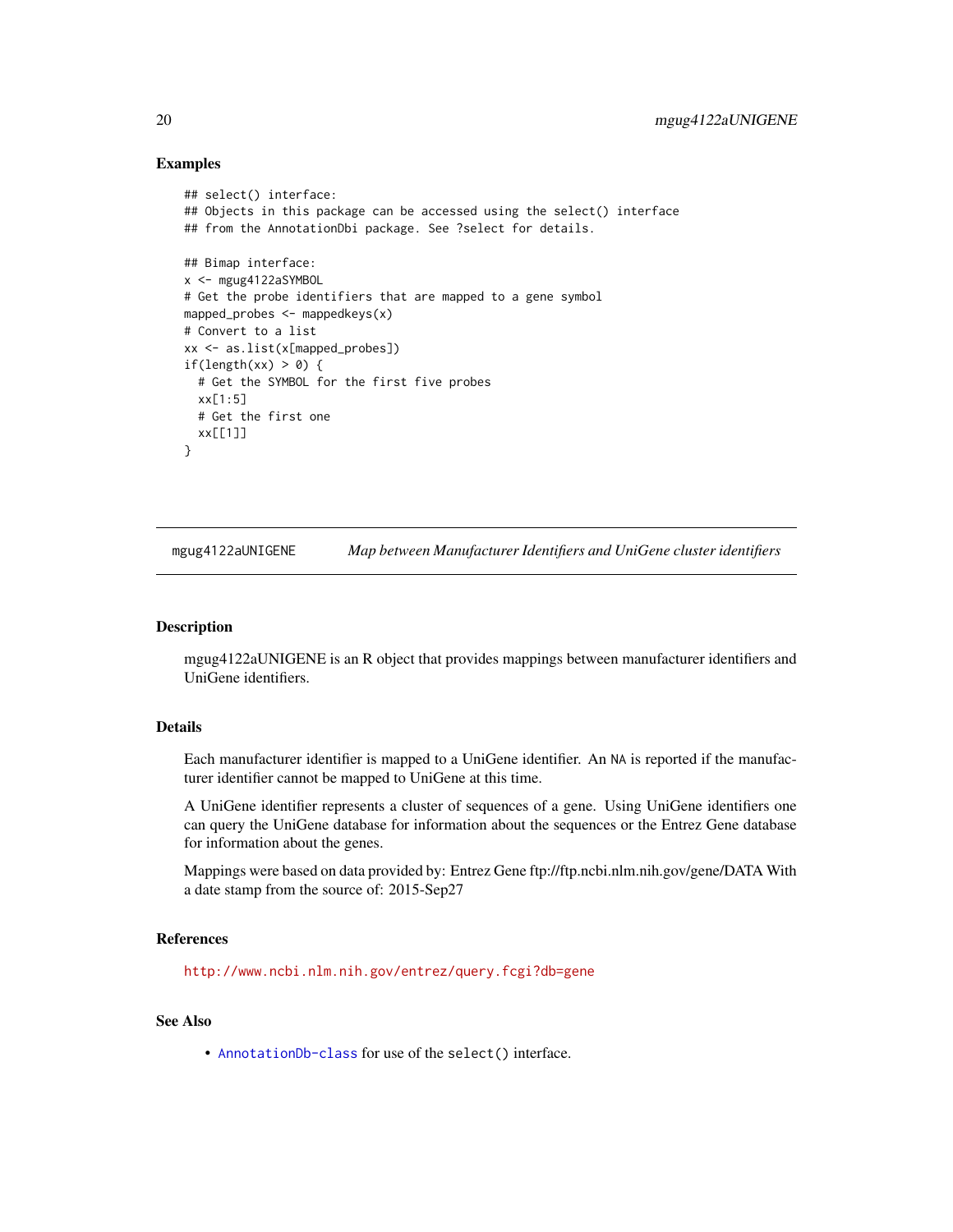## <span id="page-20-0"></span>mgug4122aUNIPROT 21

## Examples

```
## select() interface:
## Objects in this package can be accessed using the select() interface
## from the AnnotationDbi package. See ?select for details.
## Bimap interface:
x <- mgug4122aUNIGENE
# Get the probe identifiers that are mapped to an UNIGENE ID
mapped_probes <- mappedkeys(x)
# Convert to a list
xx <- as.list(x[mapped_probes])
if(length(xx) > 0) {
  # Get the UNIGENE for the first five probes
  xx[1:5]
  # Get the first one
  xx[[1]]
}
```
mgug4122aUNIPROT *Map Uniprot accession numbers with Entrez Gene identifiers*

## Description

mgug4122aUNIPROT is an R object that contains mappings between the manufacturer identifiers and Uniprot accession numbers.

## Details

This object is a simple mapping of manufacturer identifiers to Uniprot Accessions.

Mappings were based on data provided by NCBI (link above) with an exception for fly, which required retrieving the data from ensembl <http://www.ensembl.org/biomart/martview/>

## See Also

• [AnnotationDb-class](#page-0-0) for use of the select() interface.

```
## select() interface:
## Objects in this package can be accessed using the select() interface
## from the AnnotationDbi package. See ?select for details.
## Bimap interface:
x <- mgug4122aUNIPROT
# Get the entrez gene IDs that are mapped to an Uniprot ID
mapped_genes <- mappedkeys(x)
# Convert to a list
xx <- as.list(x[mapped_genes])
if(length(xx) > 0) {
```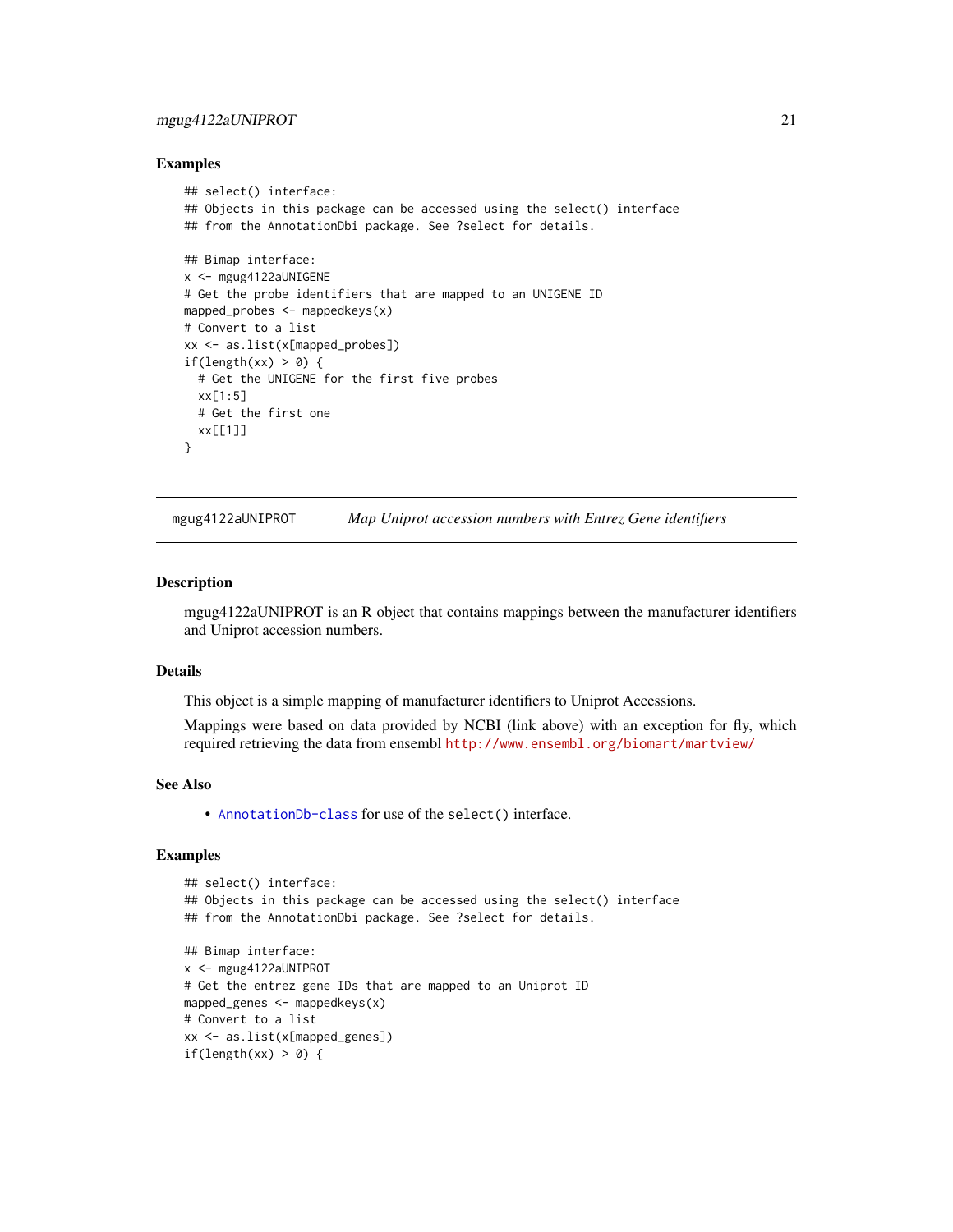```
# Get the Uniprot IDs for the first five genes
 xx[1:5]
 # Get the first one
 xx[[1]]
}
```
mgug4122a\_dbconn *Collect information about the package annotation DB*

#### Description

Some convenience functions for getting a connection object to (or collecting information about) the package annotation DB.

## Usage

```
mgug4122a_dbconn()
mgug4122a_dbfile()
mgug4122a_dbschema(file="", show.indices=FALSE)
mgug4122a_dbInfo()
```
## **Arguments**

| file         | A connection, or a character string naming the file to print to (see the file<br>argument of the cat function for the details). |
|--------------|---------------------------------------------------------------------------------------------------------------------------------|
| show.indices | The CREATE INDEX statements are not shown by default. Use show, indices=TRUE<br>to get them.                                    |

## Details

mgug4122a\_dbconn returns a connection object to the package annotation DB. IMPORTANT: Don't call [dbDisconnect](#page-0-0) on the connection object returned by mgug4122a\_dbconn or you will break all the [AnnDbObj](#page-0-0) objects defined in this package!

mgug4122a\_dbfile returns the path (character string) to the package annotation DB (this is an SQLite file).

mgug4122a\_dbschema prints the schema definition of the package annotation DB.

mgug4122a\_dbInfo prints other information about the package annotation DB.

## Value

mgug4122a\_dbconn: a DBIConnection object representing an open connection to the package annotation DB.

mgug4122a\_dbfile: a character string with the path to the package annotation DB.

mgug4122a\_dbschema: none (invisible NULL).

mgug4122a\_dbInfo: none (invisible NULL).

<span id="page-21-0"></span>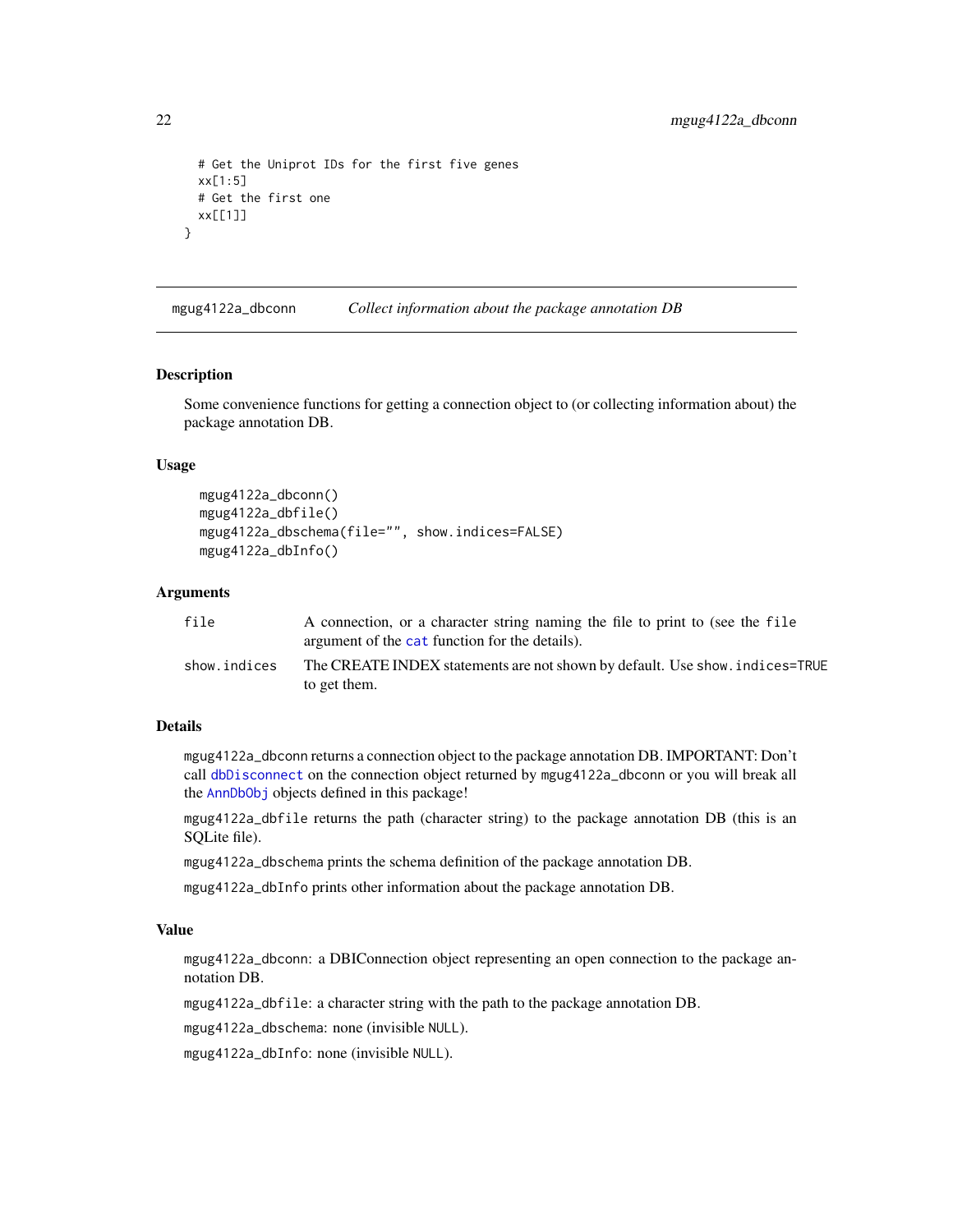## <span id="page-22-0"></span>mgug4122a\_dbconn 23

## See Also

[dbGetQuery](#page-0-0), [dbConnect](#page-0-0), [dbconn](#page-0-0), [dbfile](#page-0-0), [dbschema](#page-0-0), [dbInfo](#page-0-0)

## Examples

library(DBI) ## Count the number of rows in the "probes" table: dbGetQuery(mgug4122a\_dbconn(), "SELECT COUNT(\*) FROM probes")

mgug4122a\_dbschema()

mgug4122a\_dbInfo()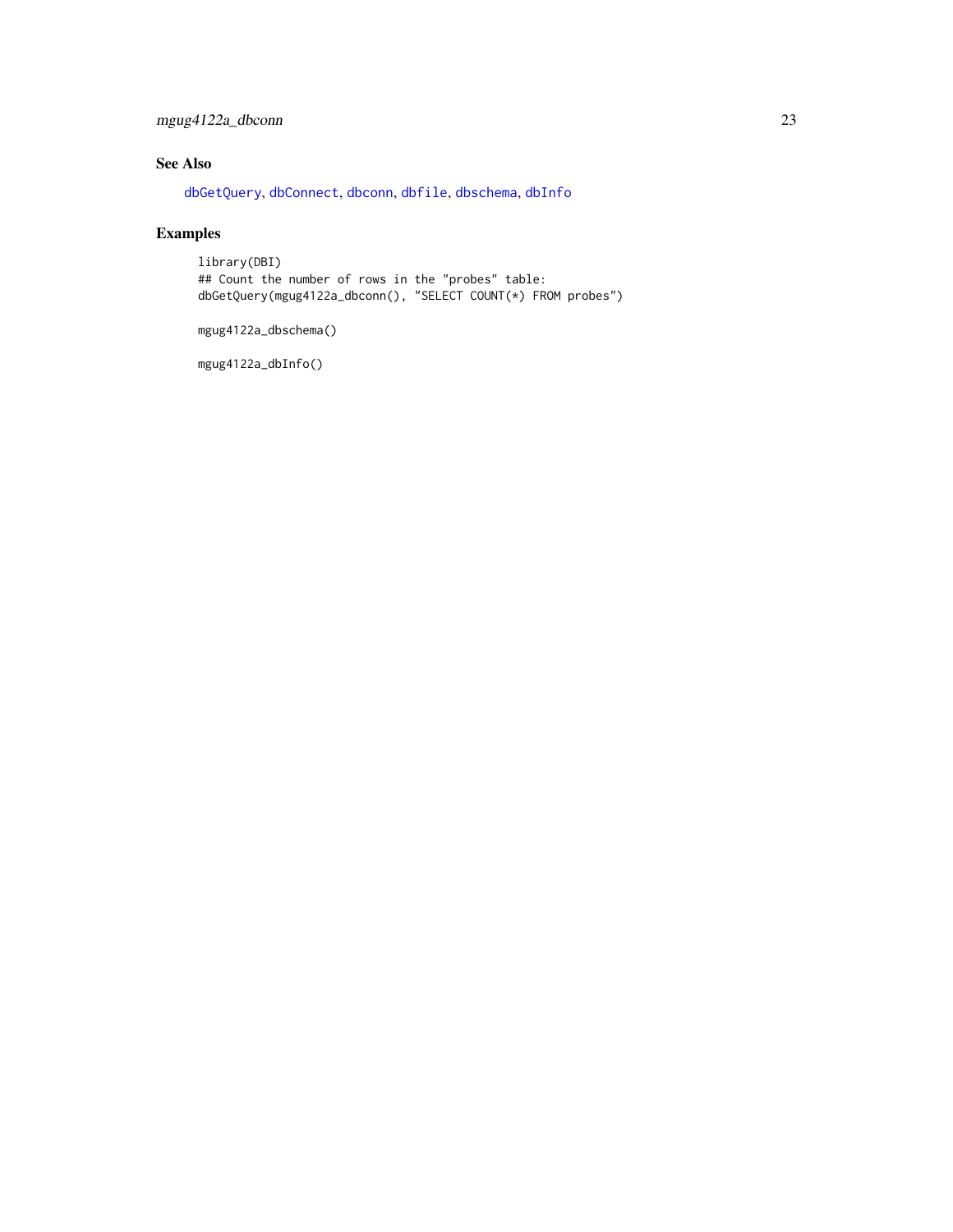# Index

∗ datasets mgug4122a.db, <mark>[3](#page-2-0)</mark> mgug4122a\_dbconn , [22](#page-21-0) mgug4122aACCNUM , [1](#page-0-1) mgug41[2](#page-1-0)2aALIAS2PROBE,2 mgug4122aCHR, [3](#page-2-0) mgug[4](#page-3-0)122aCHRLENGTHS, 4 mgug4122aCHRLOC, [5](#page-4-0) mgug4122aENSEMBL, [6](#page-5-0) mgug4122aENTREZID , [7](#page-6-0) mgug4122aENZYME, [8](#page-7-0) mgug4122aGENENAME , [9](#page-8-0) mgug4122aGO , [10](#page-9-1) mgug4[12](#page-11-0)2aMAPCOUNTS, 12 mgug4122aMGI, [13](#page-12-0) mgug4122aORGANISM , [14](#page-13-0) mgug4122aPATH , [14](#page-13-0) mgug4122aPFAM , [16](#page-15-0) mgug4122aPMID , [16](#page-15-0) mgug4122aPROSITE , [17](#page-16-0) mgug4122aREFSEQ , [18](#page-17-0) mgug4122aSYMBOL , [19](#page-18-0) mgug4122aUNIGENE , [20](#page-19-0) mgug4122aUNIPROT , [21](#page-20-0) ∗ utilities mgug4122a\_dbconn , [22](#page-21-0) AnnDbObj , *[22](#page-21-0)* cat , *[22](#page-21-0)* checkMAPCOUNTS , *[13](#page-12-0)* dbconn , *[23](#page-22-0)* dbConnect , *[23](#page-22-0)* dbDisconnect , *[22](#page-21-0)* dbfile , *[23](#page-22-0)* dbGetQuery , *[23](#page-22-0)* dbInfo , *[23](#page-22-0)* dbschema , *[23](#page-22-0)*

mgug4122a *(*mgug4122a.db *)* , [3](#page-2-0)

mgug4122a.db, <mark>[3](#page-2-0)</mark> mgug4122a\_dbconn , [22](#page-21-0) mgug4122a\_dbfile *(*mgug4122a\_dbconn *)* , [22](#page-21-0) mgug4122a\_dbInfo *(*mgug4122a\_dbconn *)* , [22](#page-21-0) mgug4122a\_dbschema *(*mgug4122a\_dbconn *)* ,  $22$ mgug4[1](#page-0-1)22aACCNUM, 1 mgug4122aALIAS2PROBE , [2](#page-1-0) mgug4122aCHR, [3](#page-2-0) mgug[4](#page-3-0)122aCHRLENGTHS, 4 mgug4122aCHRLOC, <mark>[5](#page-4-0)</mark> mgug4122aCHRLOCEND *(*mgug4122aCHRLOC *)* , [5](#page-4-0) mgug4122aENSEMBL, [6](#page-5-0) mgug4122aENSEMBL2PROBE *(*mgug4122aENSEMBL *)* , [6](#page-5-0) mgug4122aENTREZID , [7](#page-6-0) mgug4122aENZYME, [8](#page-7-0) mgug4122aENZYME2PROBE *(*mgug4122aENZYME *)* , [8](#page-7-0) mgug4122aGENENAME , [9](#page-8-0) mgug4122aGO , [10](#page-9-1) mgug4122aGO2ALLPROBES , *[11](#page-10-0)* mgug4122aGO2ALLPROBES *(*mgug4122aGO *)* , [10](#page-9-1) mgug4122aGO2PROBE *(*mgug4122aGO *)* , [10](#page-9-1) mgug4122aLOCUSID *(*mgug4122aENTREZID *)* , [7](#page-6-0) mgug4122aMAPCOUNTS , [12](#page-11-0) mgug4122aMGI, [13](#page-12-0) mgug4122aMGI2PROBE *(*mgug4122aMGI *)* , [13](#page-12-0) mgug4122aORGANISM , [14](#page-13-0) mgug4122aORGPKG *(*mgug4122aORGANISM *)* , [14](#page-13-0) mgug4122aPATH , [14](#page-13-0) mgug4122aPATH2PROBE *(*mgug4122aPATH *)* , [14](#page-13-0) mgug4122aPFAM , [16](#page-15-0) mgug4122aPMID, [16](#page-15-0) mgug4122aPMID2PROBE *(*mgug4122aPMID *)* , [16](#page-15-0) mgug4122aPROSITE , [17](#page-16-0) mgug4122aREFSEQ , [18](#page-17-0) mgug4122aSYMBOL , [19](#page-18-0) mgug4122aUNIGENE , [20](#page-19-0)